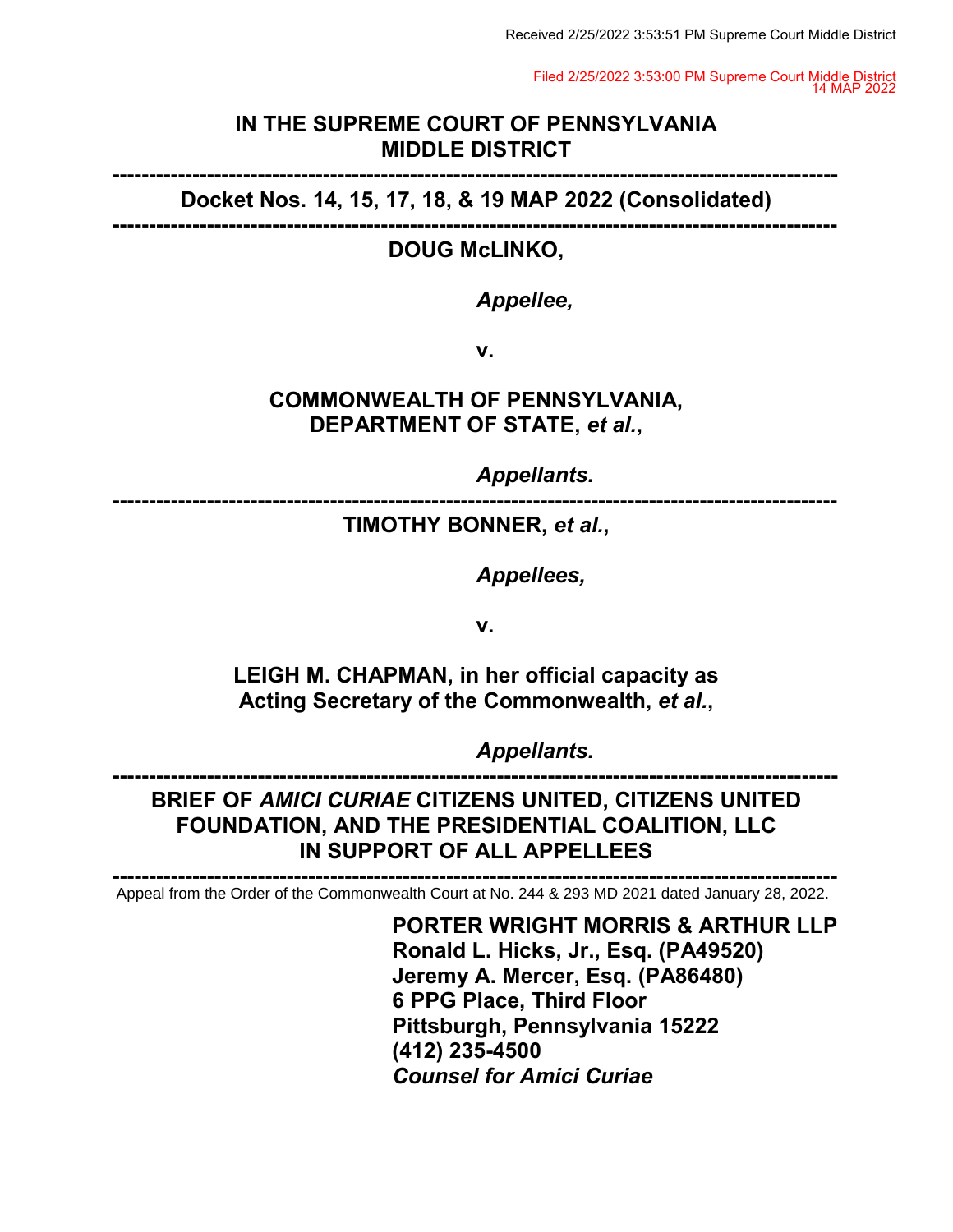# **TABLE OF CONTENTS**

| The Sole Question Before This Court Is Whether Act 77 Is<br>А.                                                             |    |                                                                                                                                                                                                            |    |
|----------------------------------------------------------------------------------------------------------------------------|----|------------------------------------------------------------------------------------------------------------------------------------------------------------------------------------------------------------|----|
| The Language of Pennsylvania Constitution Article VII,<br>Β.<br>Section 14 Confirms Non-In-Person Voting Is Limited to the |    |                                                                                                                                                                                                            |    |
| 1 <sub>1</sub>                                                                                                             |    | The constitutional amendment of 1967 was limited                                                                                                                                                           |    |
| 2.                                                                                                                         |    | There is no evidence the voters in 1967 understood the<br>change from "may" to "shall" effectuated the tectonic                                                                                            |    |
| 3.                                                                                                                         |    | This Court's precedent undermines the Commonwealth's                                                                                                                                                       |    |
| C.                                                                                                                         |    | Relevant Legislative History Supports the Commonwealth<br>Court's Interpretation of Pennsylvania Constitution Article VII,                                                                                 |    |
| 1.                                                                                                                         |    | Legislative history of Senate Bill 6 confirms the 1967<br>amendment did not substantively change Article VII,                                                                                              |    |
| 2.                                                                                                                         |    | Legislative history of subsequent amendments to<br>Article VII, Section 14 confirms that any expansion of<br>non-in-person voting must be by way of a constitutional                                       |    |
|                                                                                                                            | a. | Legislative history behind the November 5, 1985<br>Amendment to Article VII, Section 14 expressly<br>recognizes that expansion of non-in-person voting<br>must be by way of a constitutional amendment  19 |    |
|                                                                                                                            | b. | Legislative history behind the November 4, 1997<br>Amendment to Article VII, Section 14 confirms that<br>expansion of non-in-person voting must be by way                                                  | 21 |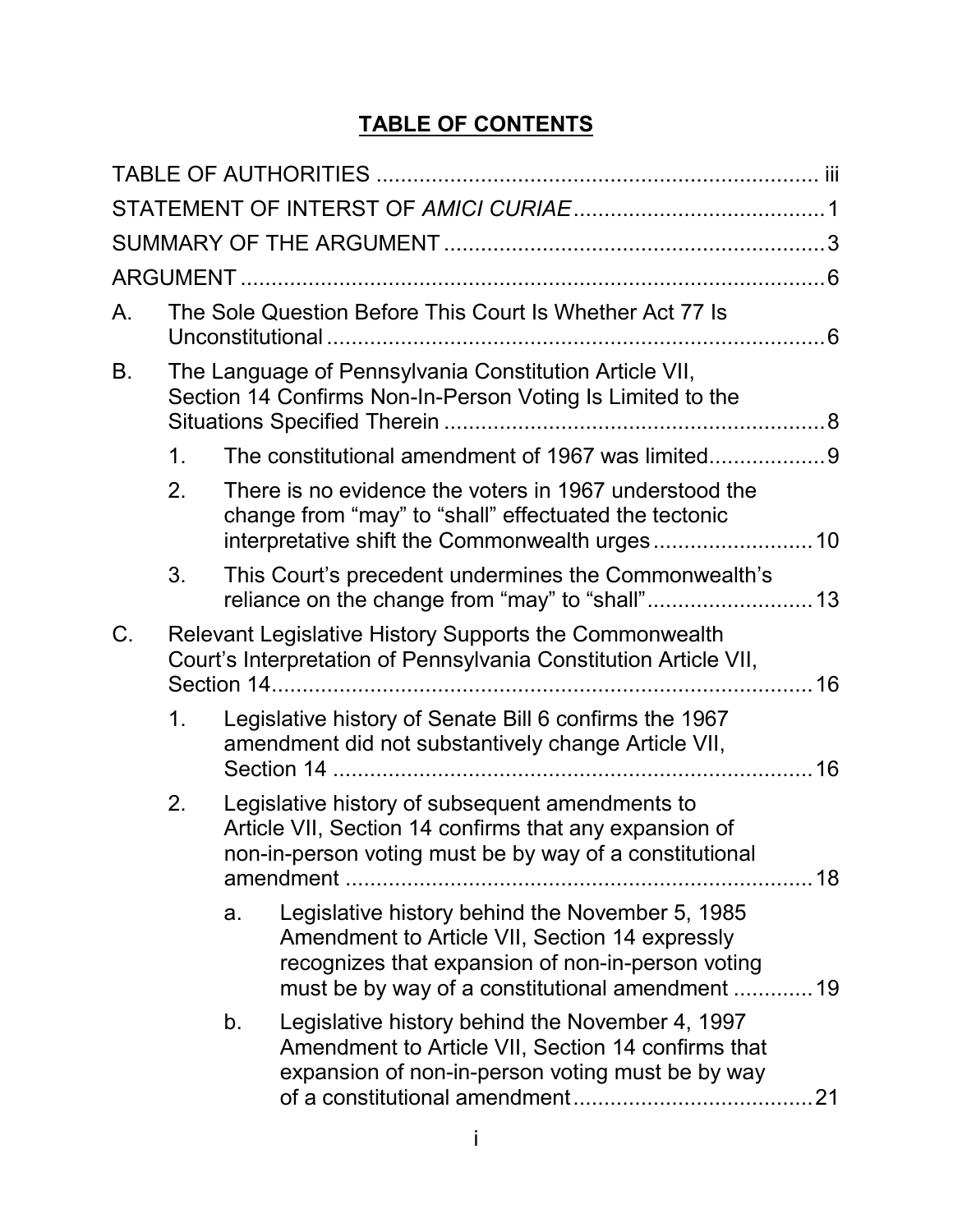| Article VII, Section 14 confirms that any expansion of<br>non-in-person voting must be by way of a constitutional |  |
|-------------------------------------------------------------------------------------------------------------------|--|
|                                                                                                                   |  |
| The Maxim Expressio Unius Est Exclusio Alterius Supports the<br>D.                                                |  |
| Commonwealth Court's Interpretation of Article VII, Section 14 28                                                 |  |
|                                                                                                                   |  |
| CERTIFICATE OF COMPLIANCE WITH WORD LIMIT34                                                                       |  |
|                                                                                                                   |  |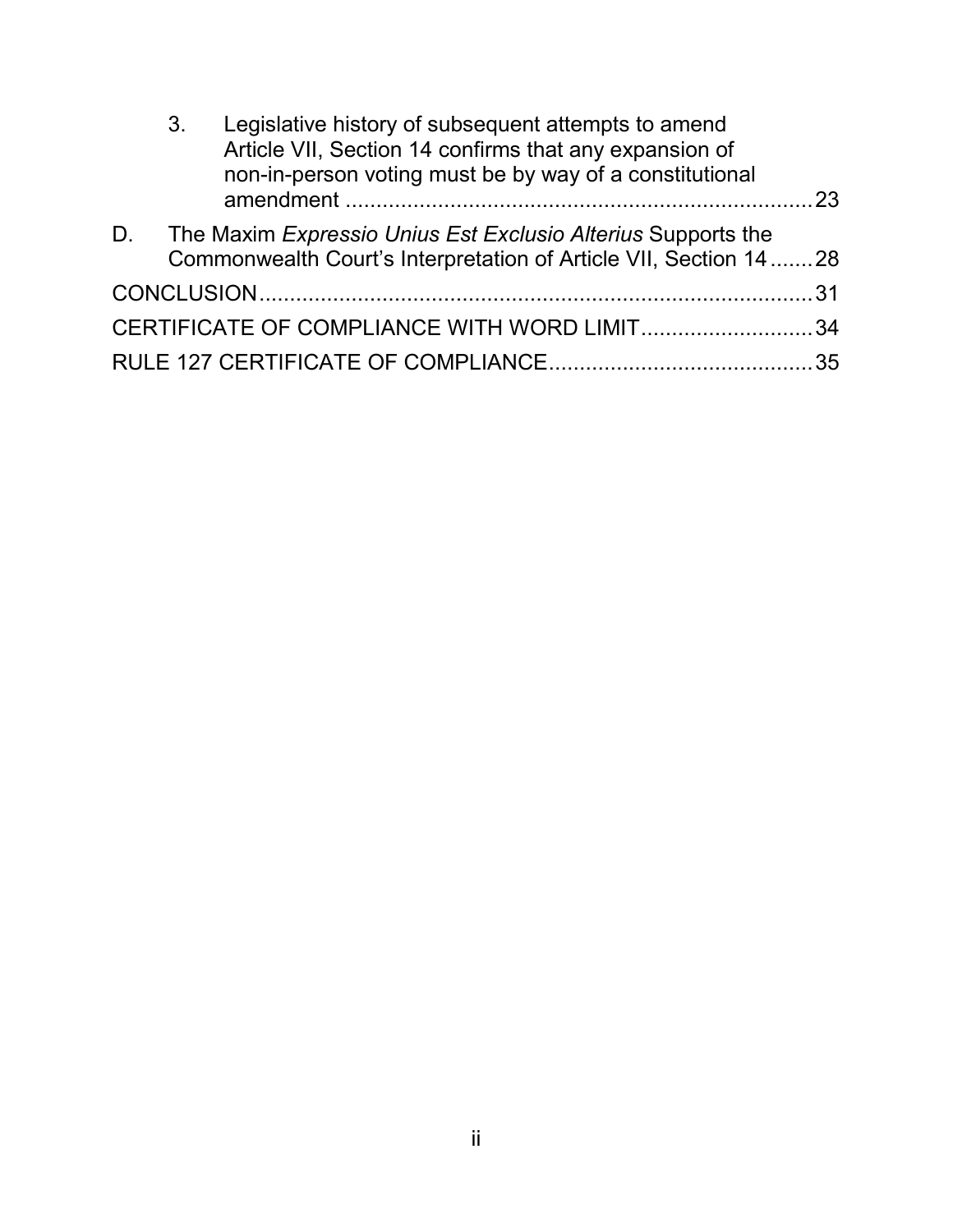# **TABLE OF AUTHORITIES**

# **Cases**

| Apt. Ass'n of Metro. Pittsburgh v. City of Pittsburgh,       |
|--------------------------------------------------------------|
| Commw. ex rel. Barratt v. McAfee,                            |
| Busser v. Snyder,                                            |
| Commw. ex rel. Carson v. Collier,                            |
| Citizens Committee to Recall Rizzo v. Board of Elections,    |
| Commw. v. Moir,                                              |
| Etter v. McAfee,                                             |
| Kegerise v. Delgrande,                                       |
| Lawless v. Jubelirer,<br>789 A.2d 820 (Pa. Commw. Ct. 2002), |
| Commw. ex rel. Maurer v. Witkin,                             |
| Page v. Allen,                                               |
| Reginelli v. Boggs,                                          |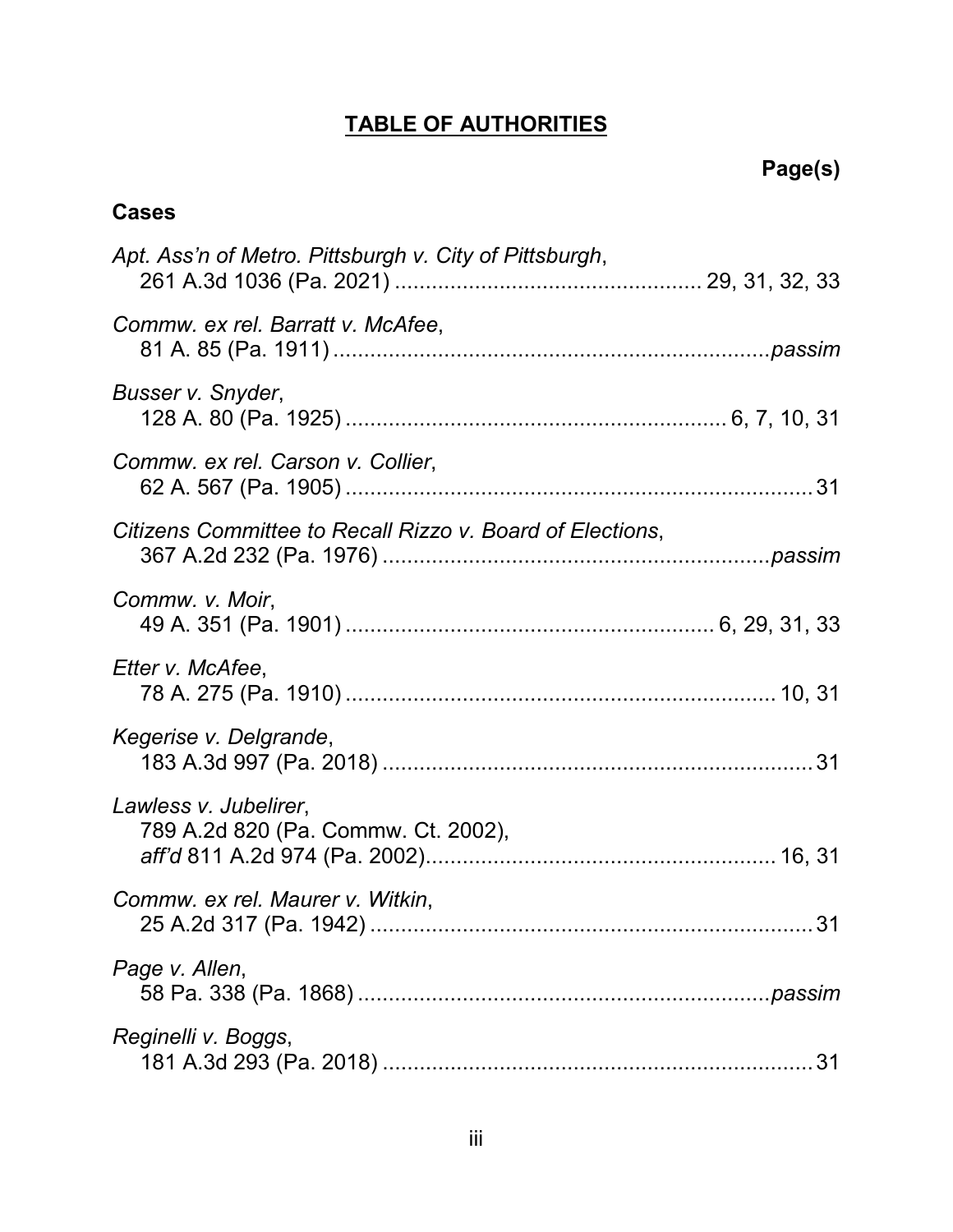| Respublica v. Gibbs,                                      |  |
|-----------------------------------------------------------|--|
| Thompson v. Thompson,                                     |  |
| Yocum v. Commw.,                                          |  |
| <b>Statutes and Other Authorities</b>                     |  |
|                                                           |  |
|                                                           |  |
|                                                           |  |
|                                                           |  |
|                                                           |  |
|                                                           |  |
|                                                           |  |
|                                                           |  |
|                                                           |  |
|                                                           |  |
|                                                           |  |
|                                                           |  |
| House Legislative Journal, Session of 1967, Vol. 1, No. 6 |  |
| House Legislative Journal, Session of 1983, No. 88,       |  |
| House Legislative Journal, Session of 1996, No. 31,       |  |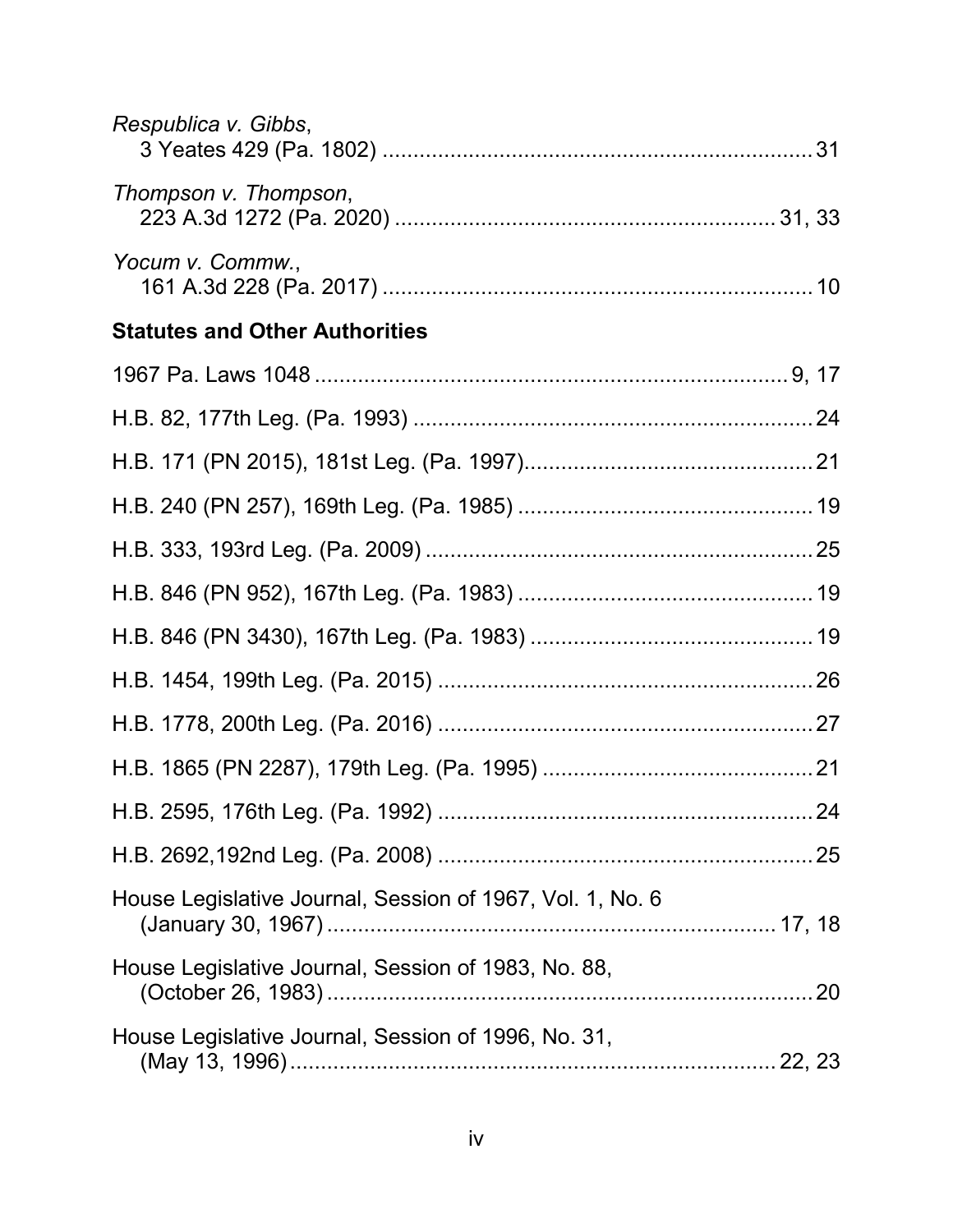| https://ballotpedia.org/Pennsylvania Question 6, Voter Resid |  |
|--------------------------------------------------------------|--|
| ency Requirements and Absentee Voting Amendment (M           |  |
|                                                              |  |
|                                                              |  |
|                                                              |  |
|                                                              |  |
|                                                              |  |
|                                                              |  |
|                                                              |  |
| Senate Legislative Journal, Session of 1967, Vol. 1, No. 3,  |  |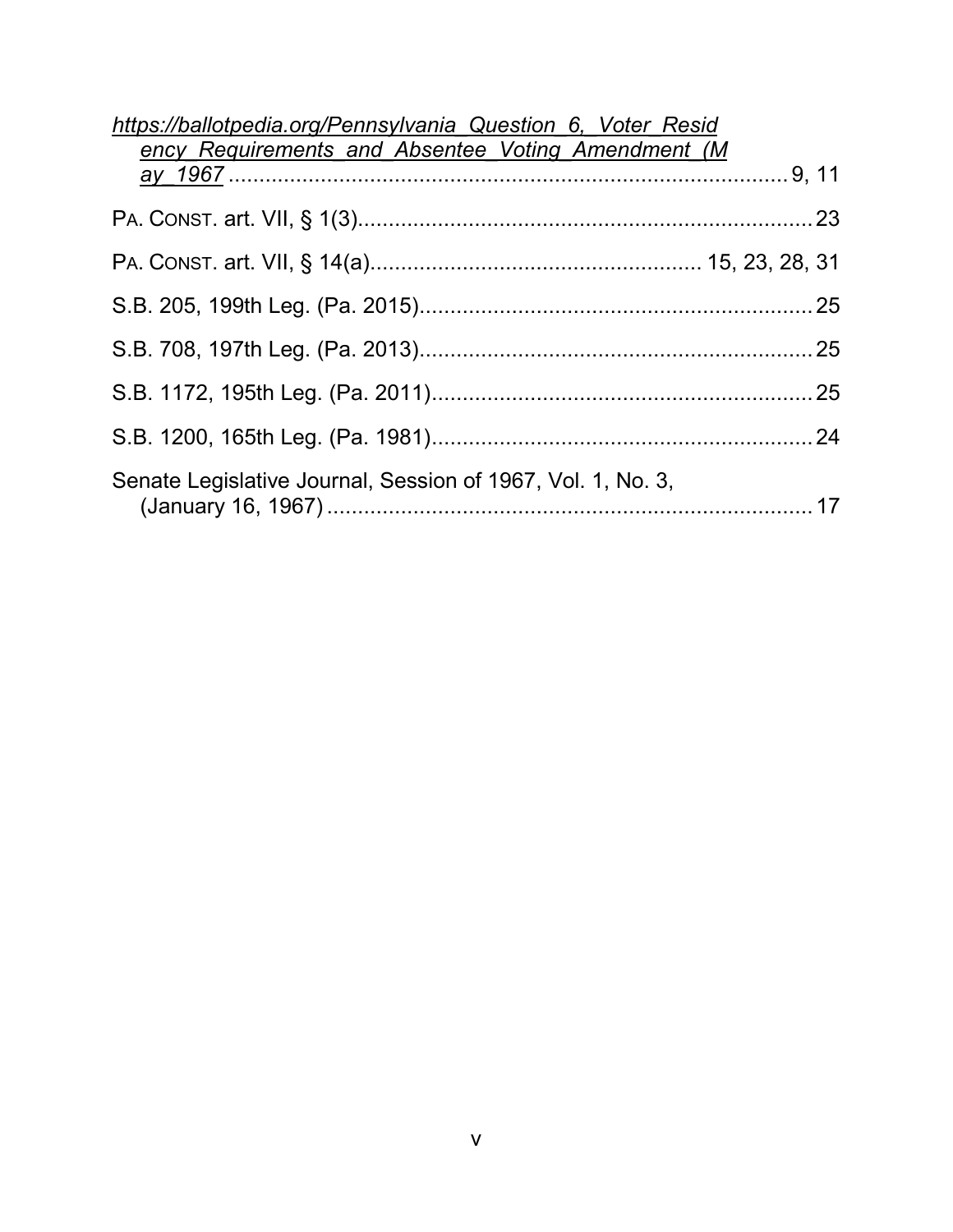#### **STATEMENT OF INTERST OF** *AMICI CURIAE*

<span id="page-6-0"></span>Citizens United and Citizens United Foundation are nonprofit organizations, exempt from federal taxation under Internal Revenue Code sections 501(c)(4) and 501(c)(3), respectively. These *amici* have an unwavering dedication to restoring citizen control over government through education, advocacy, and other grass-roots efforts focused on reasserting the traditional American values of limited government, freedom of enterprise, strong families, and national sovereignty and security. The Presidential Coalition, LLC is an IRC section 527 political organization. This *amici* seeks to educate the American public on the value of having principled leadership at all levels of government.

To further their missions, all three *amici* engage in litigation, including filing *amicus* briefs, which demonstrate how principled leadership, traditional American values, and a commitment to the proper construction, interpretation, and application of federal and state constitutions and statutes should guide judicial decisions. In 2010, the *amici* won a U.S. Supreme Court case known as *Citizens United v. FEC*, which struck down as unconstitutional a federal law prohibiting corporations and unions from making expenditures in federal elections.

1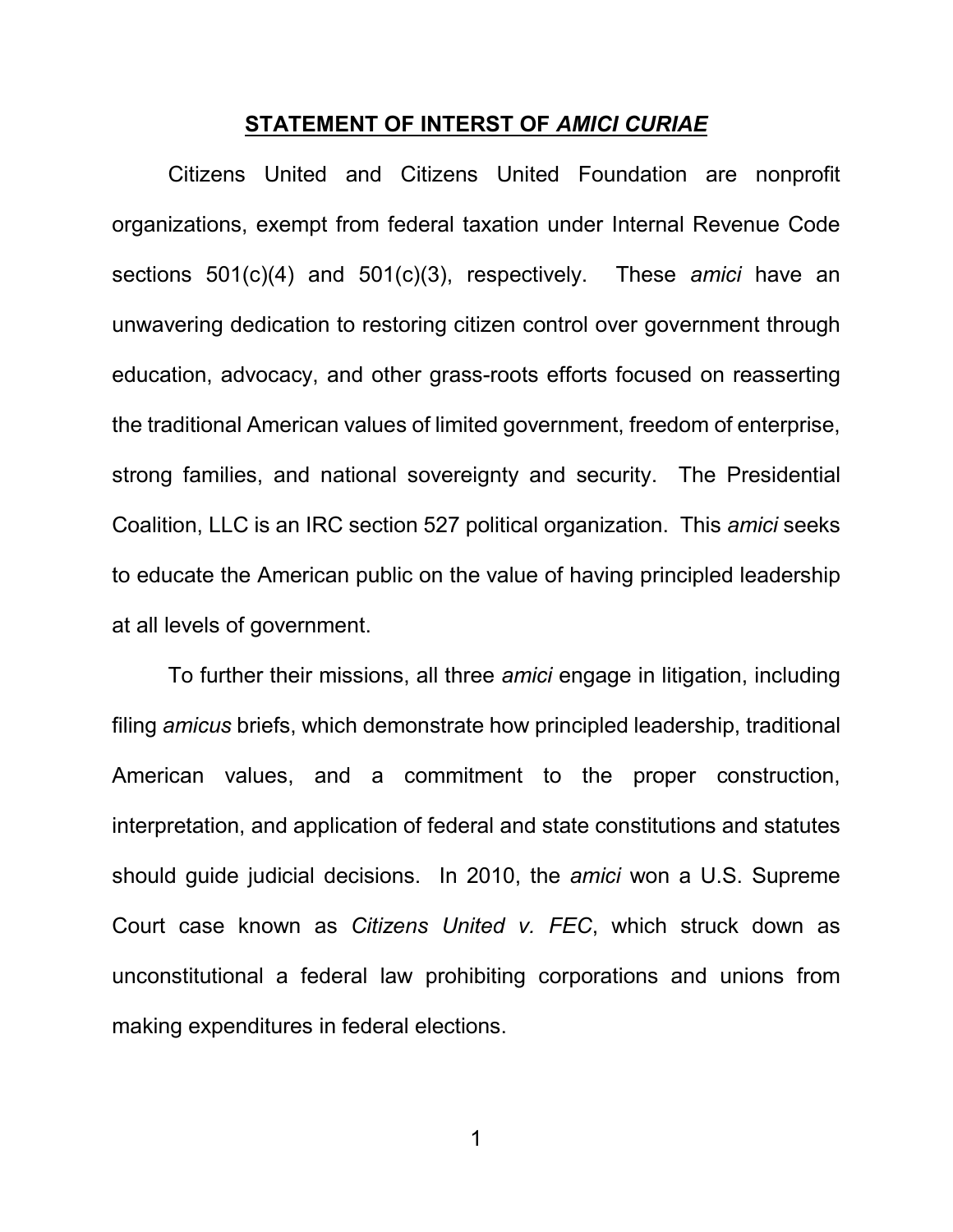Other than the *amici*, their members, and their counsel, no person or entity paid in whole or in part for the preparation of this brief or authored in whole or in part this brief.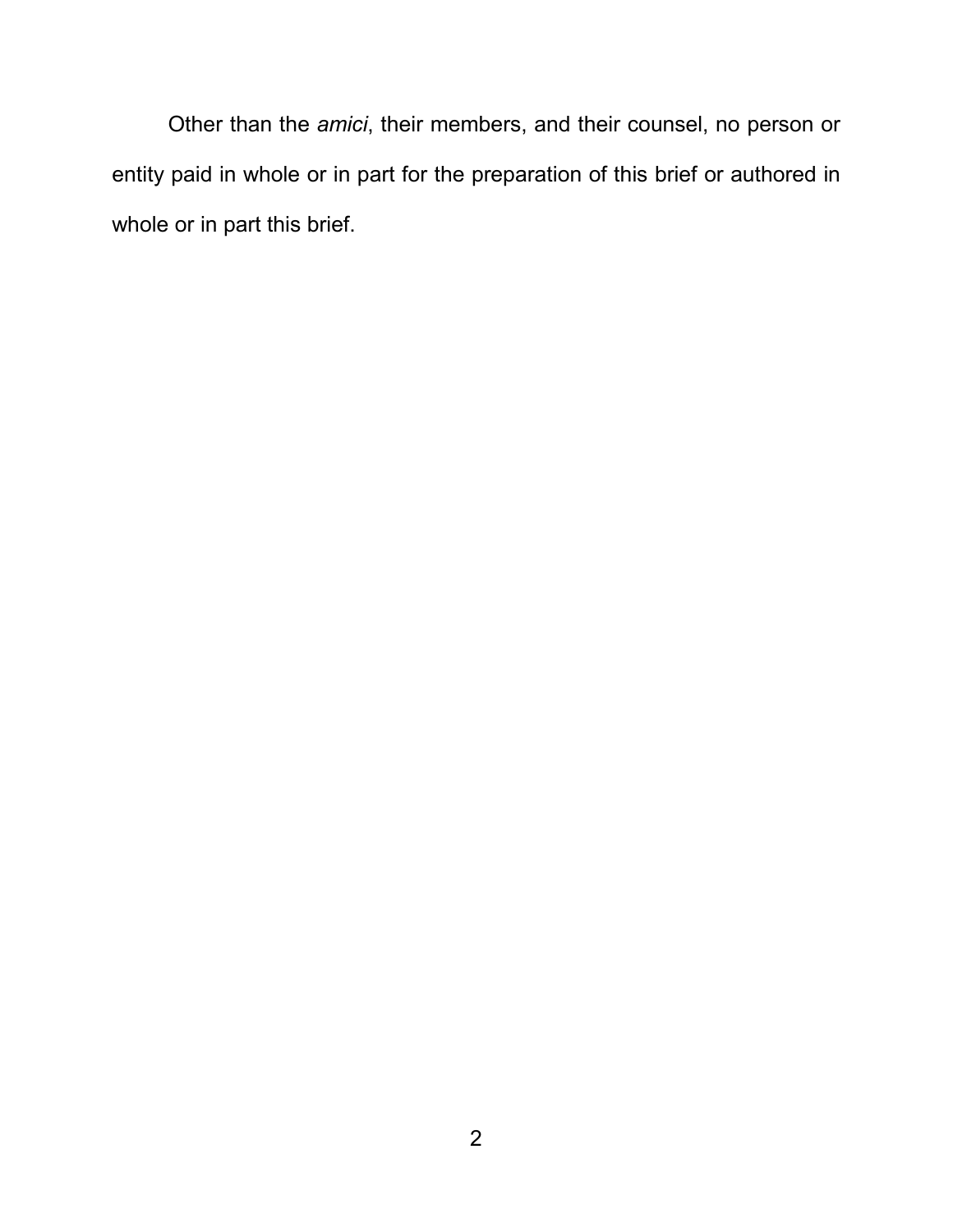#### **SUMMARY OF THE ARGUMENT**

<span id="page-8-0"></span>The Commonwealth Court's decision holding Act 77 to be unconstitutional should be upheld as it is based upon a proper construction, interpretation, and application of Article VII, Section 14 of the Pennsylvania Constitution. The correctness of that decision is confirmed by three tools this Court uses to interpret constitutional provisions: (i) the text of the provision; (ii) relevant legislative history; and (iii) the maxim *expressio unius est exclusio alterius*.

First, the text of Article VII, Section 14 supports the Commonwealth Court's decision. The Commonwealth's entire argument *contra* is that the 1967 amendment, which changed the word "may" to "shall," was significant—a tectonic shift from limiting the General Assembly's power to conferring on it unlimited power in the realm of authorizing non-in-person voting at the polls on Election Day ("non-in-person voting"). But, the Commonwealth is wrong. There is nothing to show that the electorate, when it voted to approve the amendment in 1967, understood that one change to carry the significance so desperately required by the Commonwealth. None of the opening briefs (by the parties or their *amici*) point to any such evidence. Perhaps because the only logical conclusion, based on the question on the ballot in 1967, was that if any change was being made by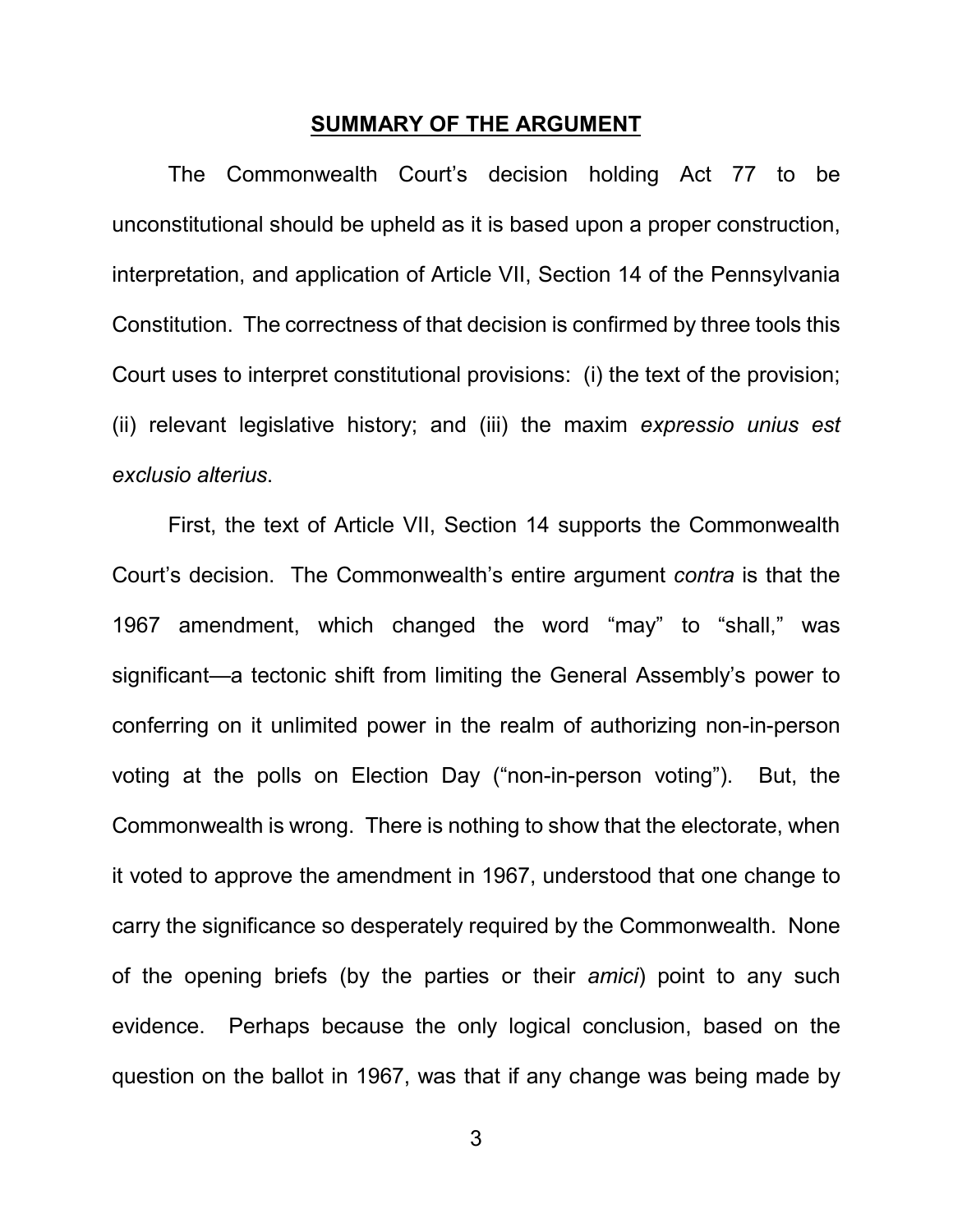that word change it was to restrict the ability of the General Assembly to authorize non-in-person voting. Moreover, this Court's prior interpretation of "shall" in the Pennsylvania Constitution confirms that while Article VII, Section 14 allows the General Assembly to enact different methods for nonin-person voting, those methods may apply only to the categories of qualified electors identified in Section 14.

Second, legislative history affirmatively confirms the Commonwealth Court's decision. When the House voted to approve the proposed amendments in 1967, it was only after being told the amendment would have only one major change—and it was not the alleged tectonic shift from "may" to "shall." Moreover, when the General Assembly passed the two subsequent amendments to Article VII, Section 14, affirmative legislative history shows the Constitution needed to be amended to expand the scope of qualified electors who could vote other than in-person. That all is bolstered by the myriad bills introduced since 1967 that show the General Assembly knew it had to amend the Constitution to expand non-in-person voting.

Finally, the interpretive maxim *expressio unius est exclusio alterius* compels the conclusion that the Commonwealth Court was correct. As this Court has done numerous times before, it should apply that interpretive maxim and find that with the sovereign people's specific delineation of

4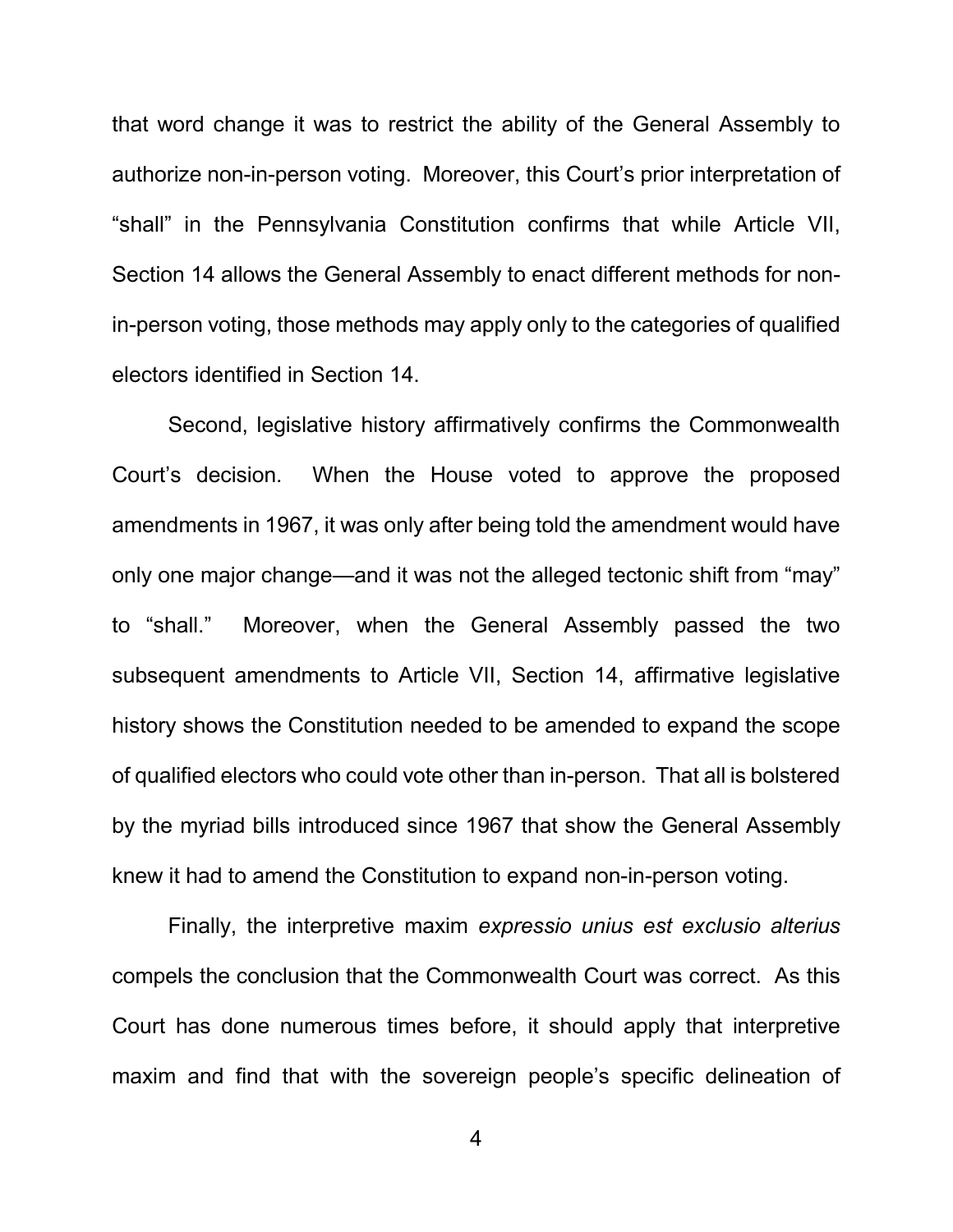powers to the General Assembly in the Constitution in this area, there is no room for the courts to introduce new powers.

Here, not only does the specific language of Article VII, Section 14 support the Commonwealth Court's decision but the specific legislative history behind the amendment at issue, the other relevant legislative history, and an interpretative maxim all also support the Commonwealth Court's decision. Therefore, like the Commonwealth Court, this Court should rule that Act 77 is unconstitutional.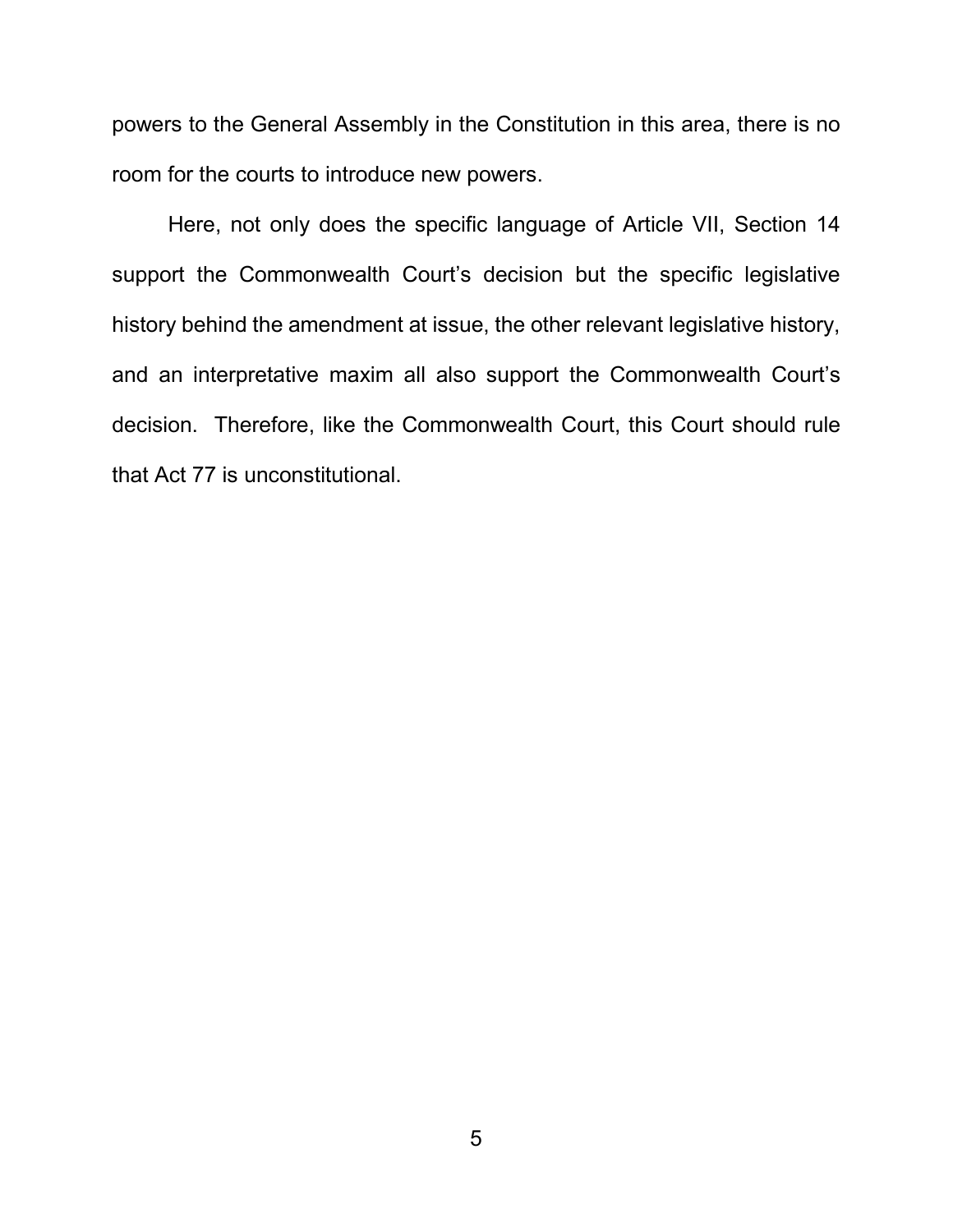#### **ARGUMENT**

<span id="page-11-0"></span>The Commonwealth Court is correct. Article VII, Section 14 of the Pennsylvania Constitution limits to those identified in Section 14 the qualified electors able to vote other than in-person. The express language requires that conclusion. The legislative history behind Senate Bill 6, which proposed the amendment to Article VII, Section 14, requires that conclusion. The legislative history surrounding subsequent amendments to and attempts to amend Section 14 requires that conclusion. And the interpretive maxim *expressio unius est exclusio alterius* requires that conclusion. Accordingly, this Court should affirm the Commonwealth Court's ruling below.

### <span id="page-11-1"></span>**A. The Sole Question Before This Court Is Whether Act 77 Is Unconstitutional**

<span id="page-11-3"></span><span id="page-11-2"></span>Before addressing the specific arguments below, the *amici* feel constrained to state they, like this Court when deciding the constitutionality of statutes, are taking no position in this brief on whether Act 77 was good or bad. *See, e.g., Busser v. Snyder*, 128 A. 80, 83 (Pa. 1925) ("In passing on the constitutionality of an act such as the one before us, we do not for a moment question the high purpose that prompted those who are interested in the class of citizens therein provided for; nor do we wish to be understood as condemning such steps as wrongly directed; we are restricted to the question of the constitutional validity of the statute."); *Commw. v. Moir*, 49 A.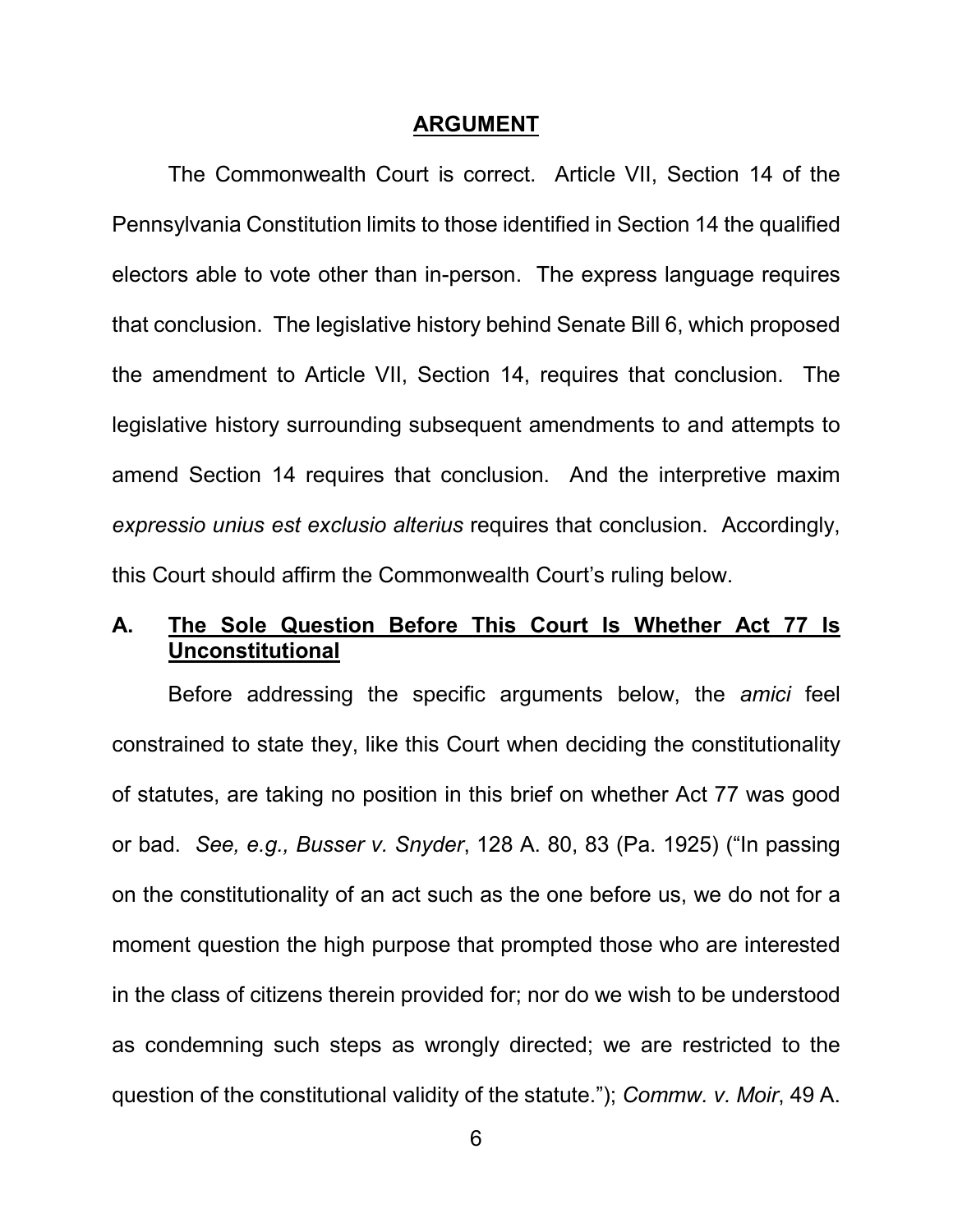351, 353 (Pa. 1901) ("It is no part of our business to discuss the wisdom of this legislation. . . . Much of the argument and nearly all of the specific objections advanced, are to the wisdom and propriety and the justice of the act, and the motives supposed to have inspired its passage. With these we have nothing to do, they are beyond our province and are considerations to be addressed solely to the legislature. . . . Our only duty and our only power is to scrutinize the act with reference to its constitutionality, to discover what if any provision of the constitution it violates."). Rather, the *amici*'s sole interest in this brief is to ensure that the correct construction, interpretation, and application of law is followed relative to this Court's analysis of Article VII, Section 14 of the Pennsylvania Constitution.

*Amici* note further that various briefs supporting Appellants argue essentially the slippery slope argument—that if Act 77 is unconstitutional then other statutes also may be unconstitutional—and that declaring Act 77 unconstitutional now would jeopardize or make meaningless myriad costs incurred by the Commonwealth. Neither argument holds water when determining a statute's constitutionality. *See Busser*, 128 A. at 84 ("[I]f the instant act violates the Constitution, our duty is plain, regardless of the consequences to other appropriations."); *Commw. ex rel. Barratt v. McAfee*, 81 A. 85, 89 (Pa. 1911) ("The argument that the solution arrived at will

<span id="page-12-1"></span><span id="page-12-0"></span>7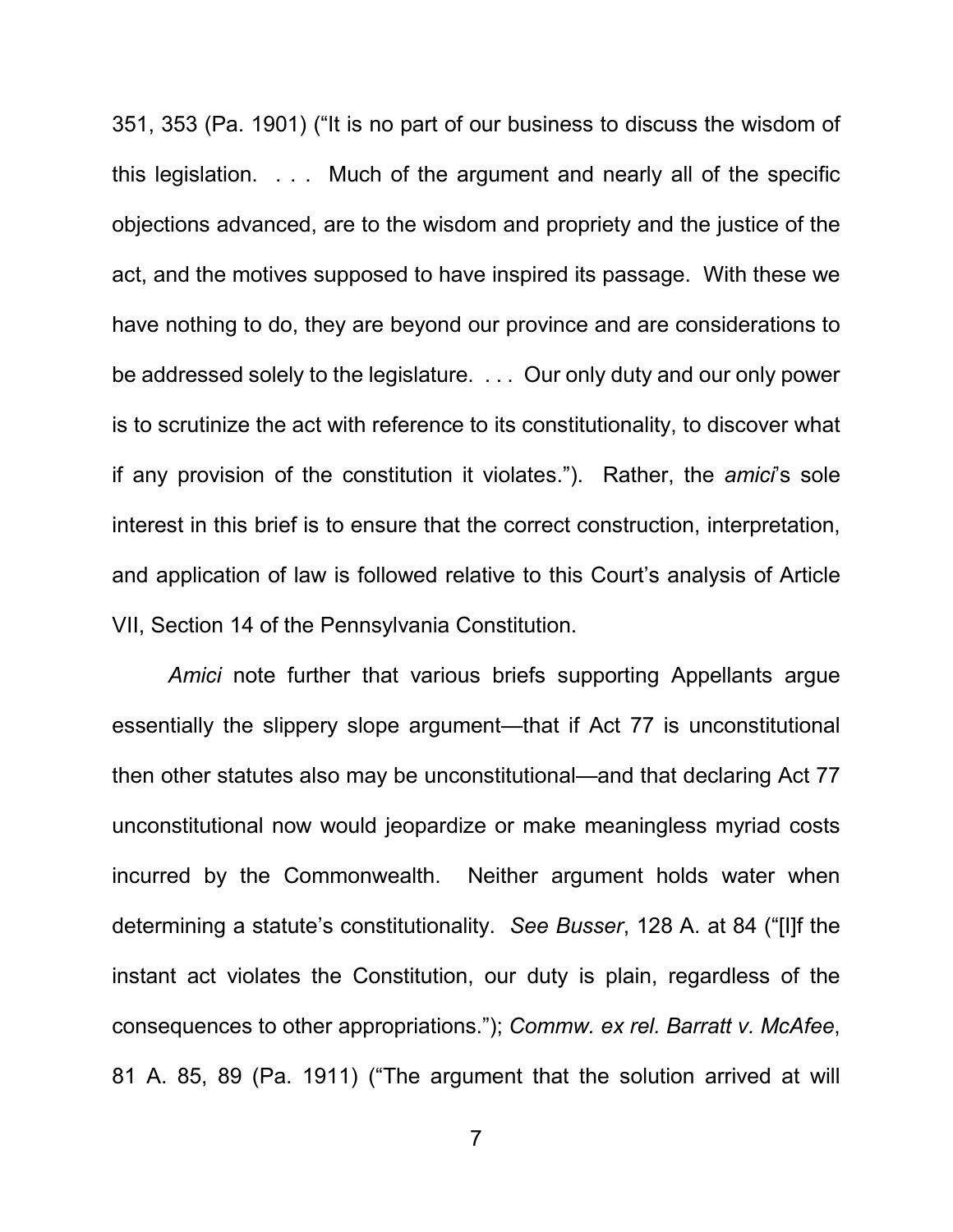postpone the popular choice is of no avail against constitutional provisions adopted by the people themselves."). Thus, if a statute violates the Pennsylvania Constitution, it is of no consequence that the Commonwealth expended funds to implement that unconstitutional legislation.

Accordingly, the sole question before the Court is whether Act 77 is constitutional. And the resounding, reasoned answer, as provided by the Commonwealth Court, is that Act 77 is unconstitutional.<sup>[1](#page-13-2)</sup>

## <span id="page-13-0"></span>**B. The Language of Pennsylvania Constitution Article VII, Section 14 Confirms Non-In-Person Voting Is Limited to the Situations Specified Therein**

The express language of Article VII, Section 14 supports the Commonwealth Court's reasoned interpretation. The Commonwealth erroneously asserts the Commonwealth Court erred in its decision, in part, because the 1967 amendment to Article VII, Section 14 effectuated a tectonic shift in the authority of the General Assembly to authorize, by legislation only, exceptions to in-person voting. The minor textual change in 1967 cannot bear the weight of the argument.

<span id="page-13-2"></span><span id="page-13-1"></span><sup>&</sup>lt;sup>1</sup> While there may be a presumption of constitutionality of legislative acts, that "presumption is neither irrebuttable nor conclusive. . . . When constitutional powers have been exceeded by the legislature . . ., it is the obligation of the judiciary to preserve the fundamental law and declare contrary actions null and without effect." *Citizens Committee to Recall Rizzo v. Board of Elections*, 367 A.2d 232, 244 (Pa. 1976).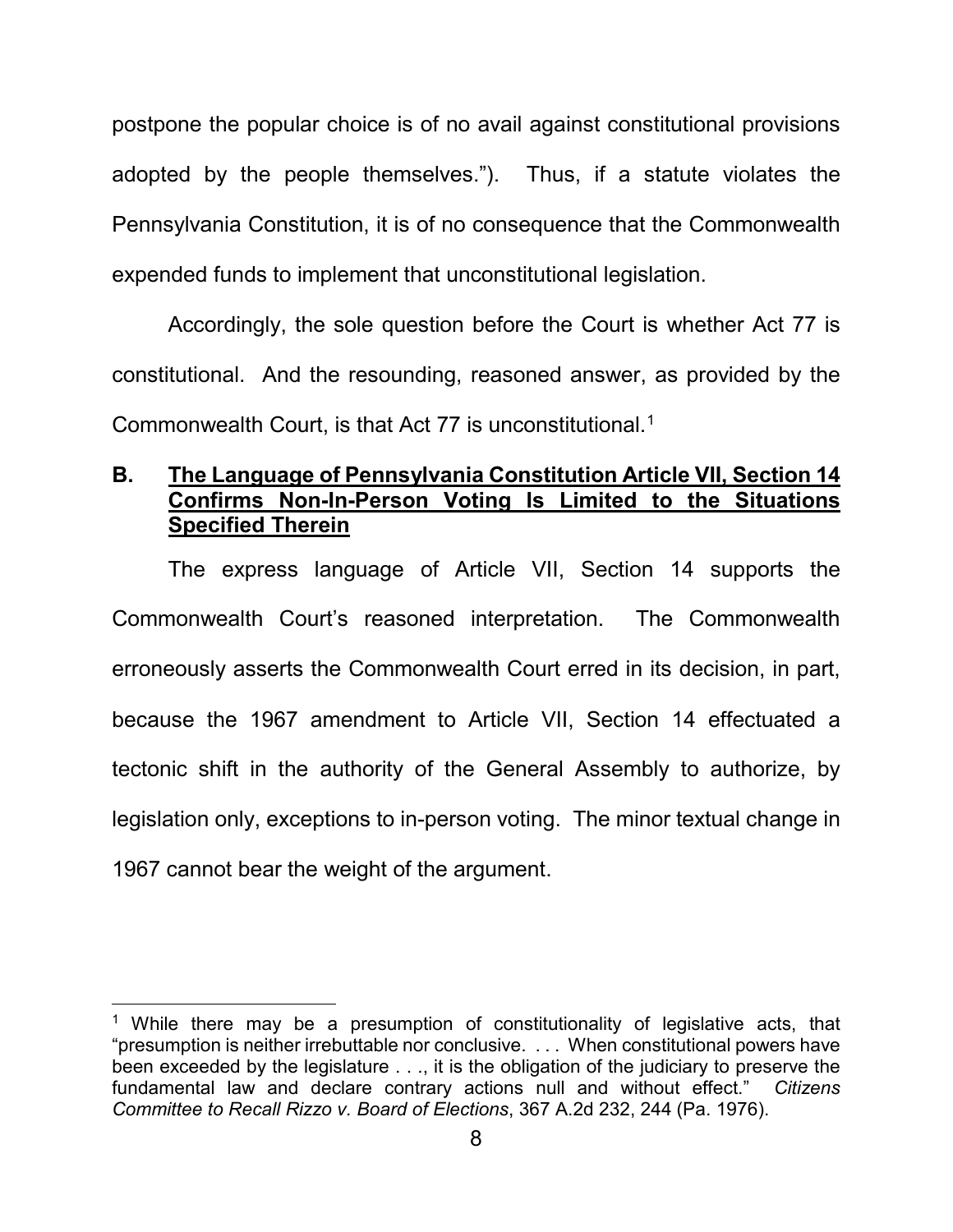#### <span id="page-14-2"></span>*1. The constitutional amendment of 1967 was limited*

<span id="page-14-3"></span><span id="page-14-0"></span>The General Assembly passed the proposed amendment at issue in two consecutive legislative sessions. *See [https://ballotpedia.org/Pennsylvania\\_Question\\_6,\\_Voter\\_Residency\\_Requir](https://ballotpedia.org/Pennsylvania_Question_6,_Voter_Residency_Requirements_and_Absentee_Voting_Amendment_(May_1967)) [ements\\_and\\_Absentee\\_Voting\\_Amendment\\_\(May\\_1967\)](https://ballotpedia.org/Pennsylvania_Question_6,_Voter_Residency_Requirements_and_Absentee_Voting_Amendment_(May_1967))* (last accessed February 22, 2022). Importantly, the proposed amendment at issue included changes to other sections of Article VII, in addition to Section 14. *See* May 16, 1967, P.L. 1048, J.R. 5; 1967 Pa. Laws 1048. But as to Section 14, the proposed amendment made only four changes: (i) it changed "may" to "shall"; (ii) it changed "voters" to "electors"; (iii) it deleted "unavoidably" from the requirement a voter "be unavoidably absent from the State or county"; and (iv) it added a comma after "county of their residence". *See* May 16, 1967, P.L. 1048, J.R. 5; 1967 Pa. Laws 1048. The change upon which the Commonwealth rests its entire argument regarding this Section is the change of "may" to "shall." But, that argument ignores directives on how to interpret constitutional text and this Court's prior decision interpreting a similar constitutional provision. The Commonwealth's argument must be rejected.

<span id="page-14-1"></span>9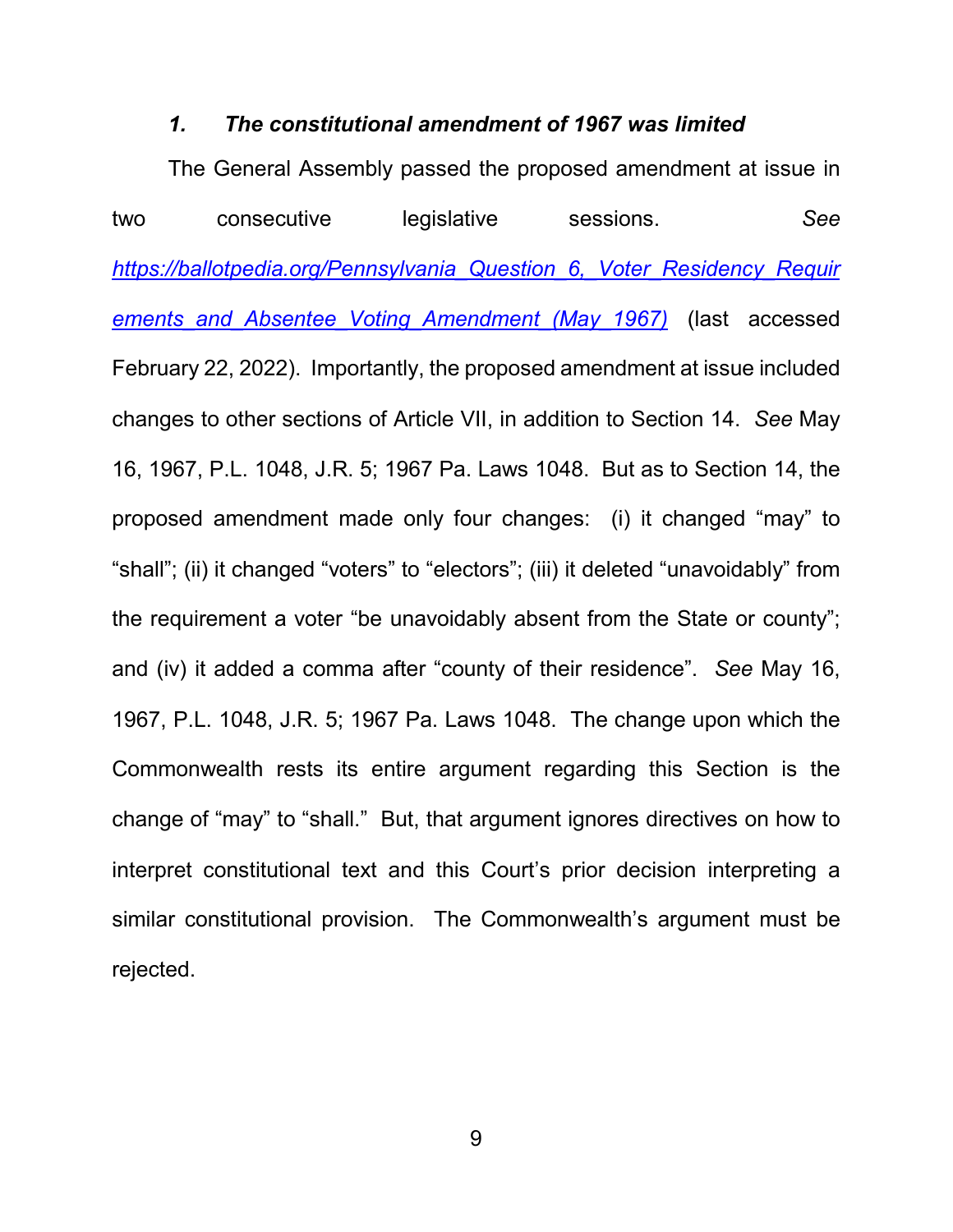### *2. There is no evidence the voters in 1967 understood the change from "may" to "shall" effectuated the tectonic interpretative shift the Commonwealth urges*

<span id="page-15-3"></span><span id="page-15-0"></span>When interpreting the Constitution, this Court is charged with ensuring the language is construed how the people who voted on the provision understood it. *See Yocum v. Commw.*, 161 A.3d 228, 239 (Pa. 2017) ("The constitutional language must be interpreted as the average person would have understood it when it was adopted."); *Citizens Committee to Recall Rizzo*, 367 A.2d at 250 (Nix, J., concurring) (The Constitution "is entitled to a construction, as nearly as may be, in accordance with the intent of its makers."); *Busser*, 128 A. at 83 ("Words must be understood in their general and popular sense, as the people who voted on the Constitution understood them, and we should not go beyond this meaning unless the language is so ambiguous that we need to ascertain the mischief to be remedied.").<sup>[2](#page-15-4)</sup> There is no indication the people who voted on May 16, 1967, for this amendment understood the change from "may" to "shall" to represent the tectonic shift the Commonwealth now needs to support its appeal. In fact, the evidence is to the contrary.

<span id="page-15-4"></span><span id="page-15-2"></span><span id="page-15-1"></span><sup>2</sup> *See also Etter v. McAfee*, 78 A. 275, 276 (Pa. 1910) ("[T]he safe and proper rule is to give the words used their plain and popular meaning."); *Page v. Allen*, 58 Pa. 338, 346 (Pa. 1868) ("[T]he constitution [ ] is always to be understood in its plain, untechnical sense.").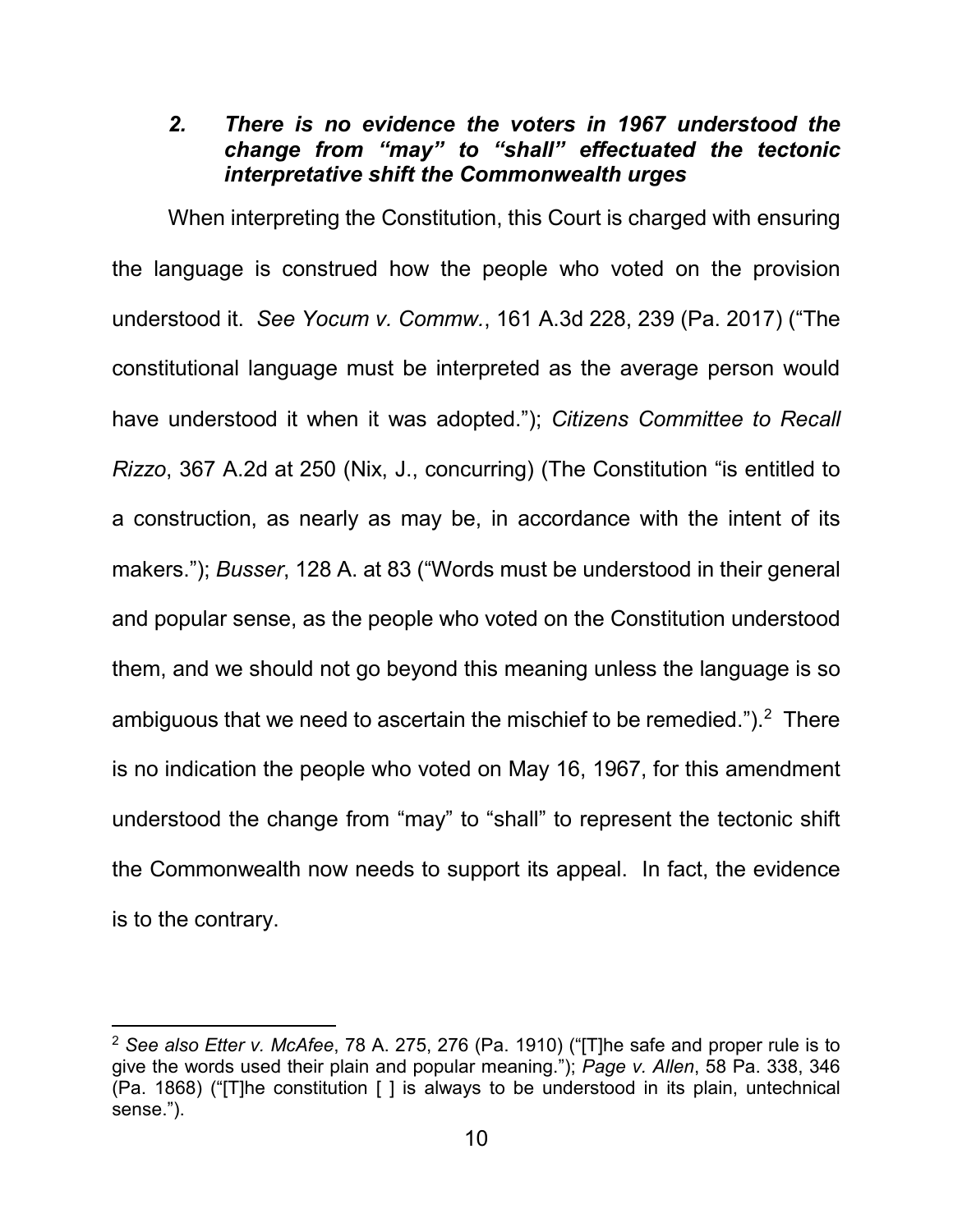The language on the ballot for Question 6 (Senate Bill 6 or Joint Resolution 5) was:

> Shall article eight of the Constitution relating to suffrage and elections be amended by reducing residence requirements to register and vote in the State from one year to ninety days proceeding [*sic*] an election; providing the Legislature shall regulate in voting of electors absent from the State or county of their residence and repealing five sections of the Constitution relating to absentee voting, violations of the election law, residence provisions and appointments of elections overseers?

<span id="page-16-0"></span>*[https://ballotpedia.org/Pennsylvania\\_Question\\_6,\\_Voter\\_Residency\\_Requir](https://ballotpedia.org/Pennsylvania_Question_6,_Voter_Residency_Requirements_and_Absentee_Voting_Amendment_(May_1967))*

*[ements\\_and\\_Absentee\\_Voting\\_Amendment\\_\(May\\_1967\).](https://ballotpedia.org/Pennsylvania_Question_6,_Voter_Residency_Requirements_and_Absentee_Voting_Amendment_(May_1967))* (last accessed

February 22, 2022). Thus, the voters were told that the amendment at issue would remove certain provisions relating to absentee voting and would require the General Assembly to provide for absentee voting in only one specific instance—when electors are "absent from the State or county of their residence" on Election Day. That combination (removing existing absentee voting provisions and adding one provision limited to one specific absence) would lead a voter to understand that non-in-person voting was being restricted, not expanded limitlessly as the Commonwealth now contends.

Additionally, all agree that Article VII, Section 14 of the Pennsylvania Constitution expressly addresses the ability of the General Assembly to allow non-in-person voting. Because of that, the General Assembly cannot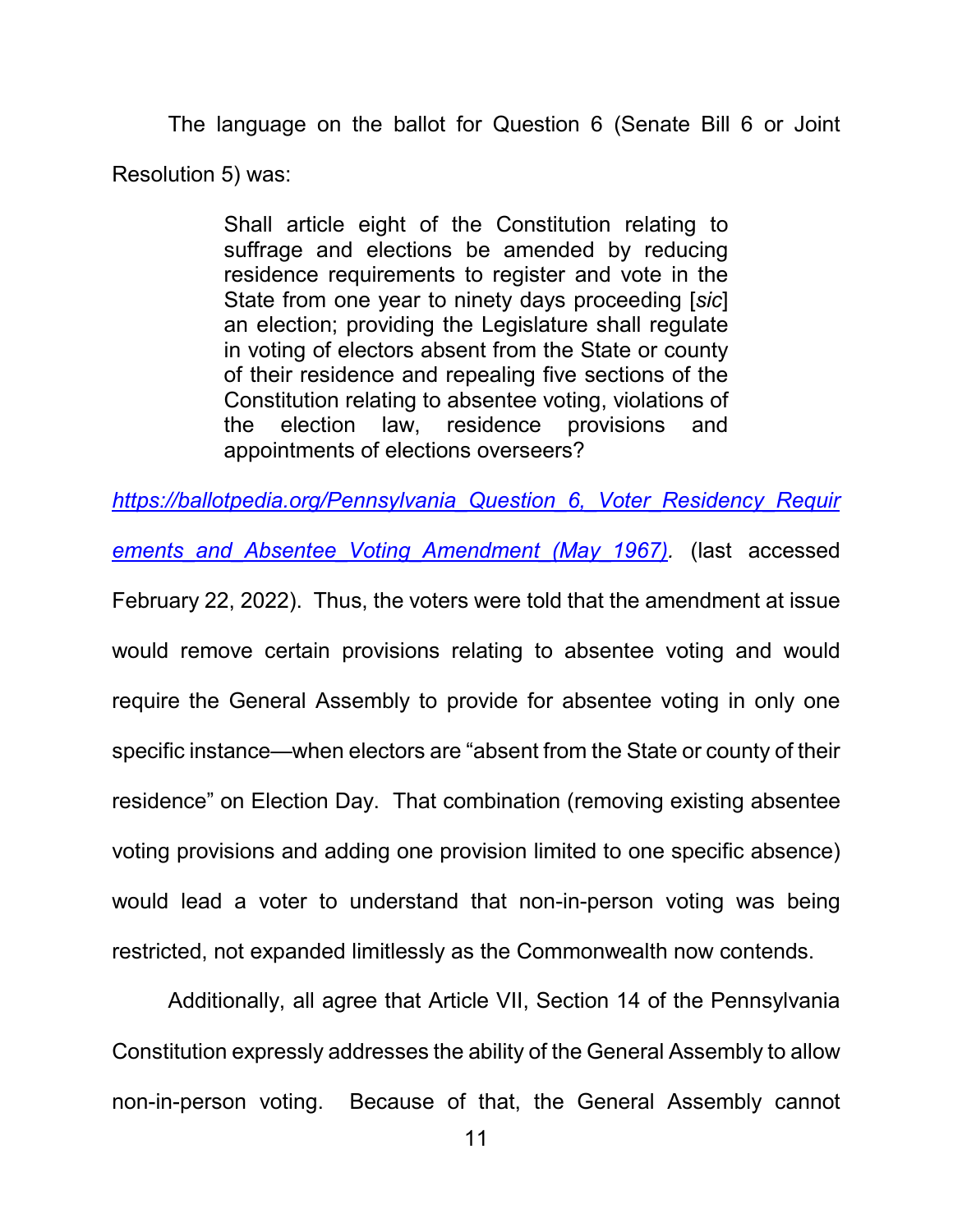legislate outside the boundaries provided by Section 14. "It is only when the constitution fails to deal with a subject that the general assembly may legislate upon it." *Commw. ex rel. Barratt*, 81 A. at 87 (citation omitted); *see also Citizens Committee to Recall Rizzo*, 367 A.2d at 254 (Nix, J., concurring) ("The ultimate source of power which determines the legitimacy of the legislative delegation is the people of the Commonwealth and their views have been expressed through their Constitution. The perimeters provided by the Constitution may not be exceeded without an affirmative expression from all of the citizens of the Commonwealth."). Moreover, it matters not whether those boundaries are provided by express terms or by implication; it long has been the law in Pennsylvania that the General Assembly cannot stray outside those boundaries in enacting legislation. *See, e.g., Page*, 58 Pa. at 345-46 ("In other words, in construing the constitution of this state, whatever is not expressly denied to the legislative power is possessed by it. . . . I assent to this, but not that the inhibitions of the constitution must be always express. They are equally effective, and not less to be regarded, when they arise by implication, and this is the case when the legislative provision is repugnant to some provision of the constitution.").

The plain language of Article VII, Section 14 supports the Commonwealth Court's decision that non-in-person voting in Pennsylvania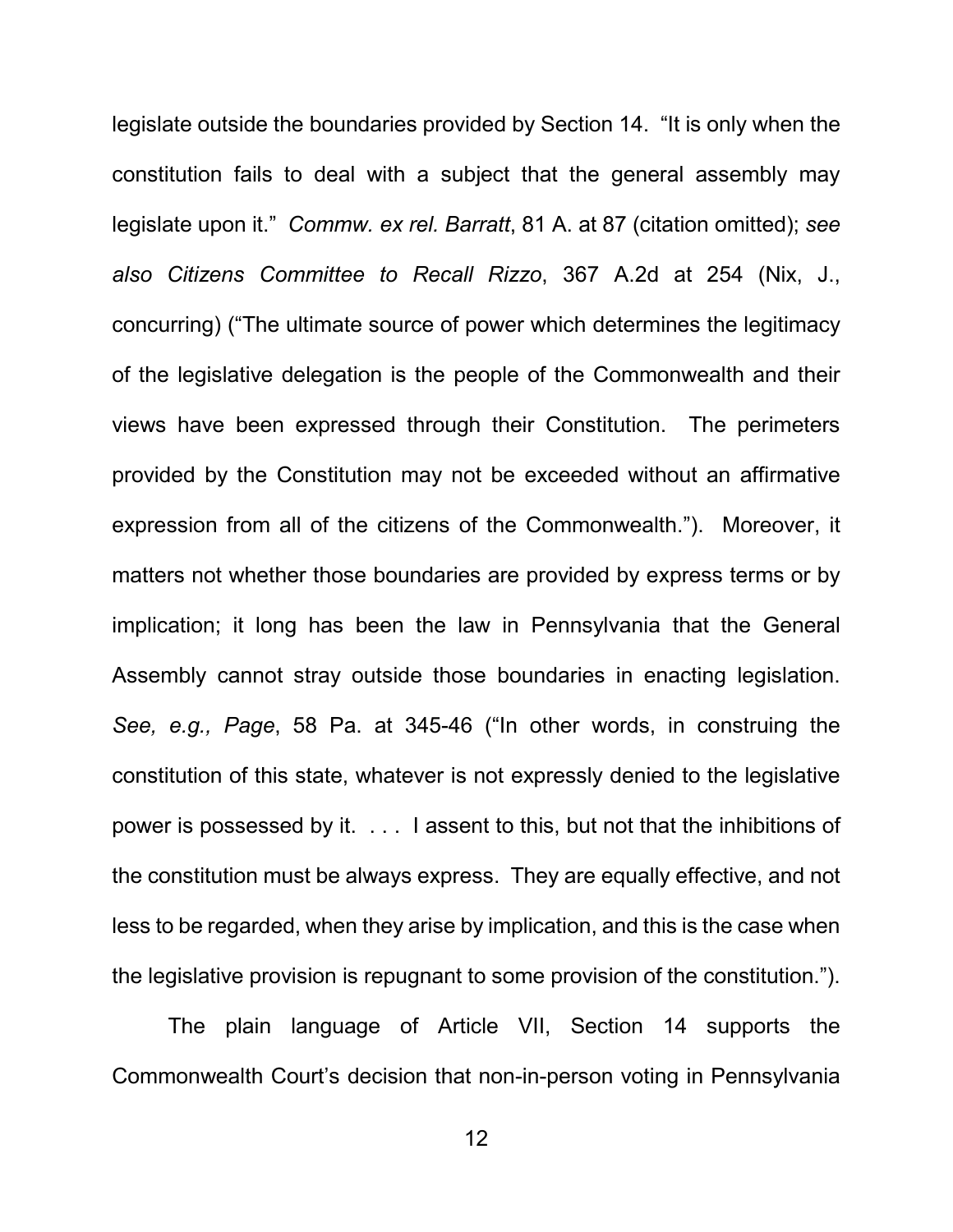is limited to only those specific situations set forth in Section 14. Any other reading divests the electorate of their right to dictate to the legislature how they constitutionally have determined elections are to be held in this Commonwealth.

# <span id="page-18-0"></span>*3. This Court's precedent undermines the Commonwealth's reliance on the change from "may" to "shall"*

This Court has recognized that "shall" in the Pennsylvania Constitution sets a ceiling on the ability of the legislature to act. The Commonwealth's argument defies that holding and should be rejected.

In 1976, this Court was required to interpret Article VI, Section 7 of the Pennsylvania Constitution to determine whether the Mayor of Philadelphia was subject to recall. *Citizens Committee to Recall Rizzo*, 367 A.2d at 244. This Court concluded that recall was not appropriate because the mandatory "shall" language of that constitutional provision precluded that method of removing a civil officer. The relevant language provided:

> All civil officers elected by the people, except the Governor, the Lieutenant Governor, members of the General Assembly and judges of the courts of record, **shall** be removed by the Governor *for reasonable cause, after due notice and full hearing*, on the address of two-thirds of the Senate.

*Id*. (italics emphasis in original; bold emphasis added).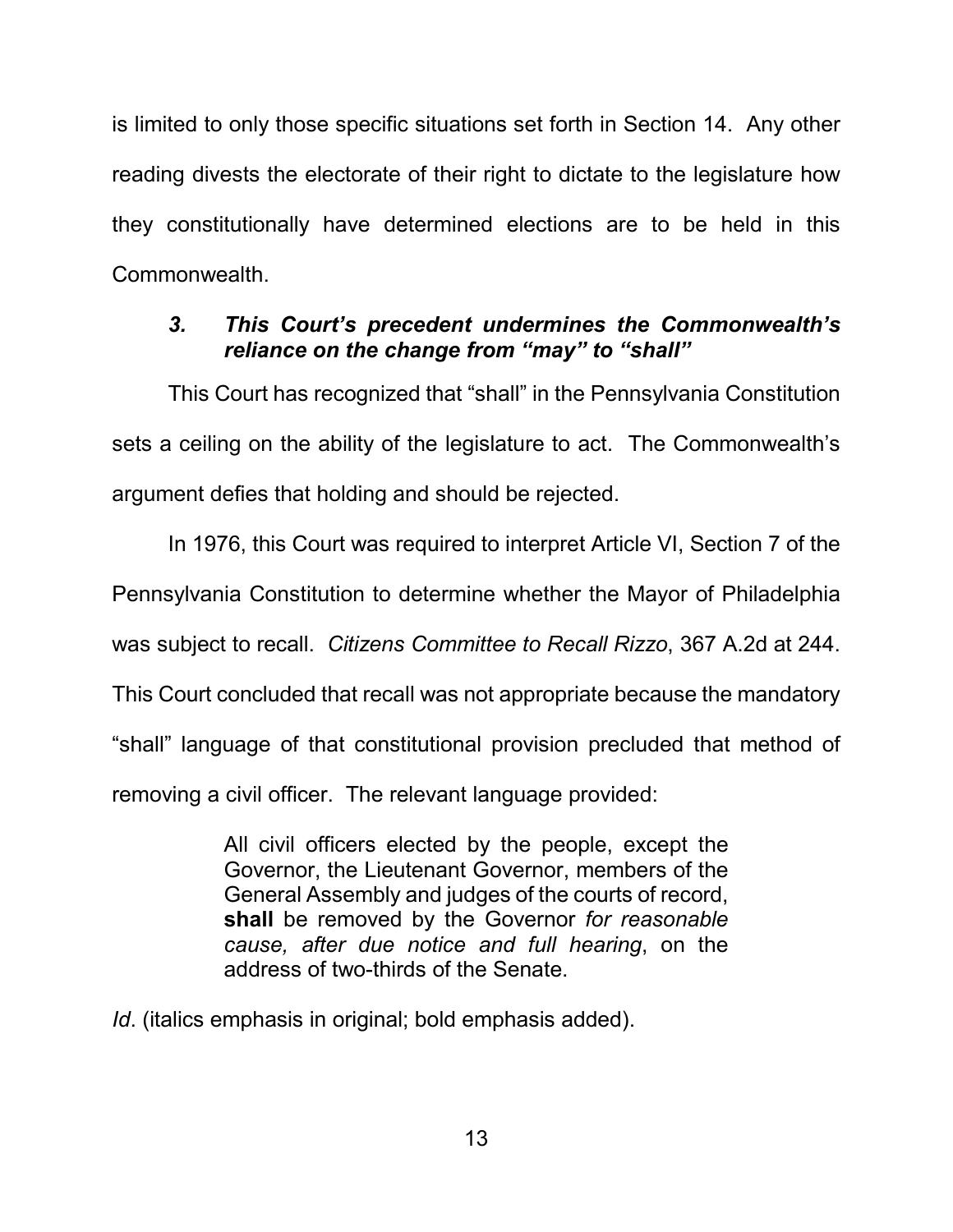Applying the reasoning advanced by the Commonwealth here, the use of a recall method would have been acceptable because the constitutional provision did not limit the removal of civil officers *only to* removal for reasonable cause. But this Court rejected that type of interpretation. Instead, it determined that while the language allowed the General Assembly to provide for different methods or manners of removal (e.g., other than impeachment), whatever method or manner of removal the General Assembly created, that method or manner must be based on a removal for cause.

> Thus, while the legislature may provide for different methods of removal, different, for example, from impeachment, the method chosen must always be premised on cause, demonstrated after notice and hearing, and sufficient, under the Constitution, to permit removal. The "cause" requirement of Article VI, Section 7, is a broad requirement, expressly applicable to all civil officers, whether they be created by the Constitution or the legislature. The legislature is bound to follow its dictates when it determines a method of removal for an elected civil officer.

*Id., at* 245. The concurrence in *Rizzo* saw the use of "shall" as even more stringent and would have held the removal provision in the Constitution to be the sole and exclusive method for removing any elected officer. *Id.*, at 250 (Nix, J., concurring) ("A close reading of this [Article VI, Section 7, clause 3] language is not necessary to observe that, like the first clause in Article VI,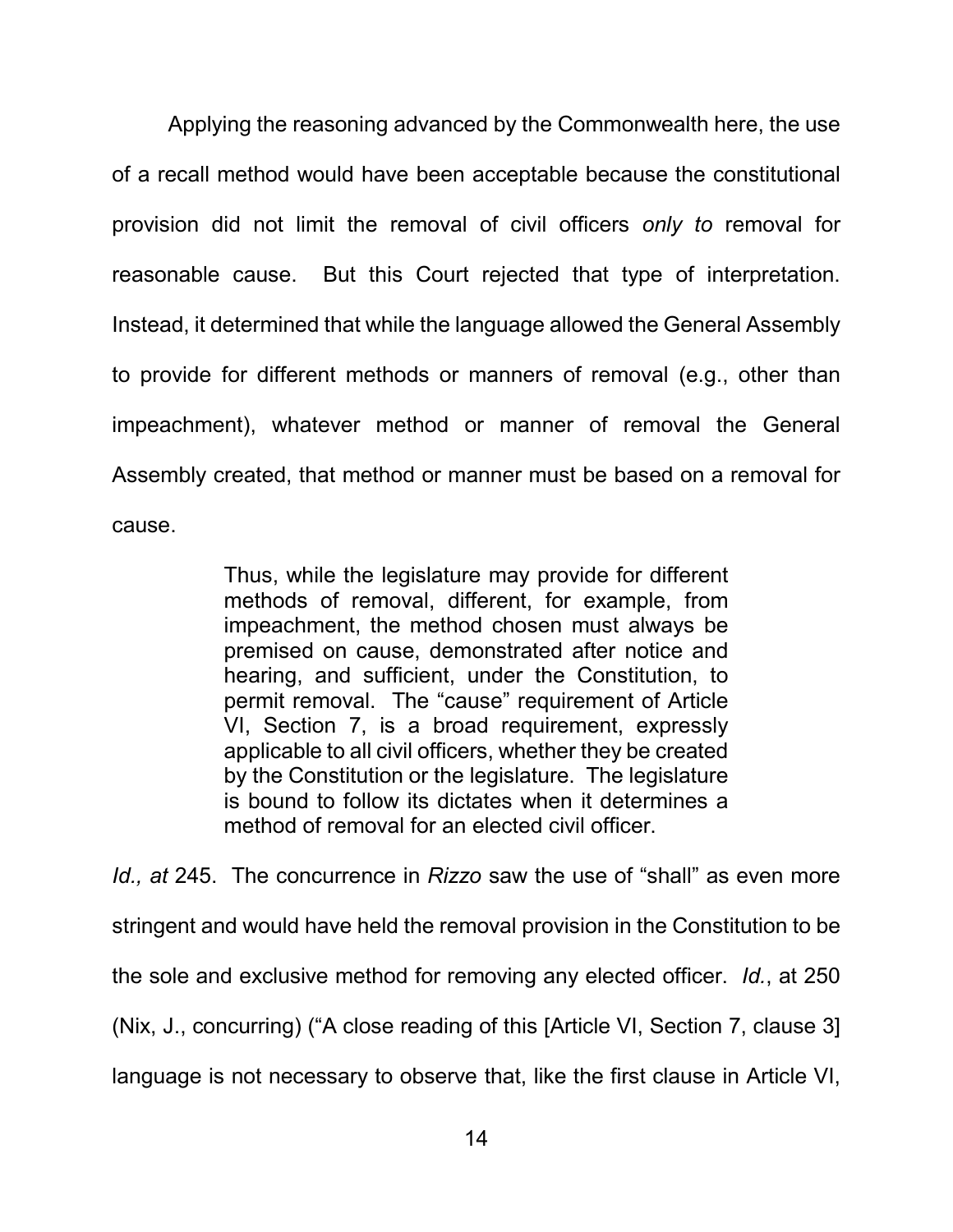Section 7, its terms are mandatory, admitting of no exception. It indisputably applies to *all elected* officers, and sets forth in unambiguous language the exclusive method, absent impeachment, conviction of crime or misbehavior in office, of removing such elected officers. No other construction may reasonably be imposed on the language.") (emphasis in original).

<span id="page-20-0"></span>The same interpretation holds here, either under the majority decision or the concurrence. While there is nothing in Article VII, Section 14 that prevents the General Assembly from enacting methods (or manners) of voting otherwise than in-person at the polls on Election Day, that voting must be limited to the situations identified therein. PA. CONST. art. VII, § 14(a). For example, the Constitution left up to the wisdom of the General Assembly whether the "manner in which" the person not voting in-person was, for example, by (i) absentee ballot sent through the mail; (ii) allowing in-person voting by that person on days other than Election Day; or (iii) sending someone from the Board of Elections to the person's residence with a ballot for the voter to complete and return. But the Pennsylvania Constitution limited that "manner" only to those specific situations identified in Article VII, Section 14. The language is mandatory and admits no exceptions to the categories of voters for whom non-in-person voting is permitted. *See Citizens Committee to Recall Rizzo*, 367 A.2d at 250 (Nix, J., concurring).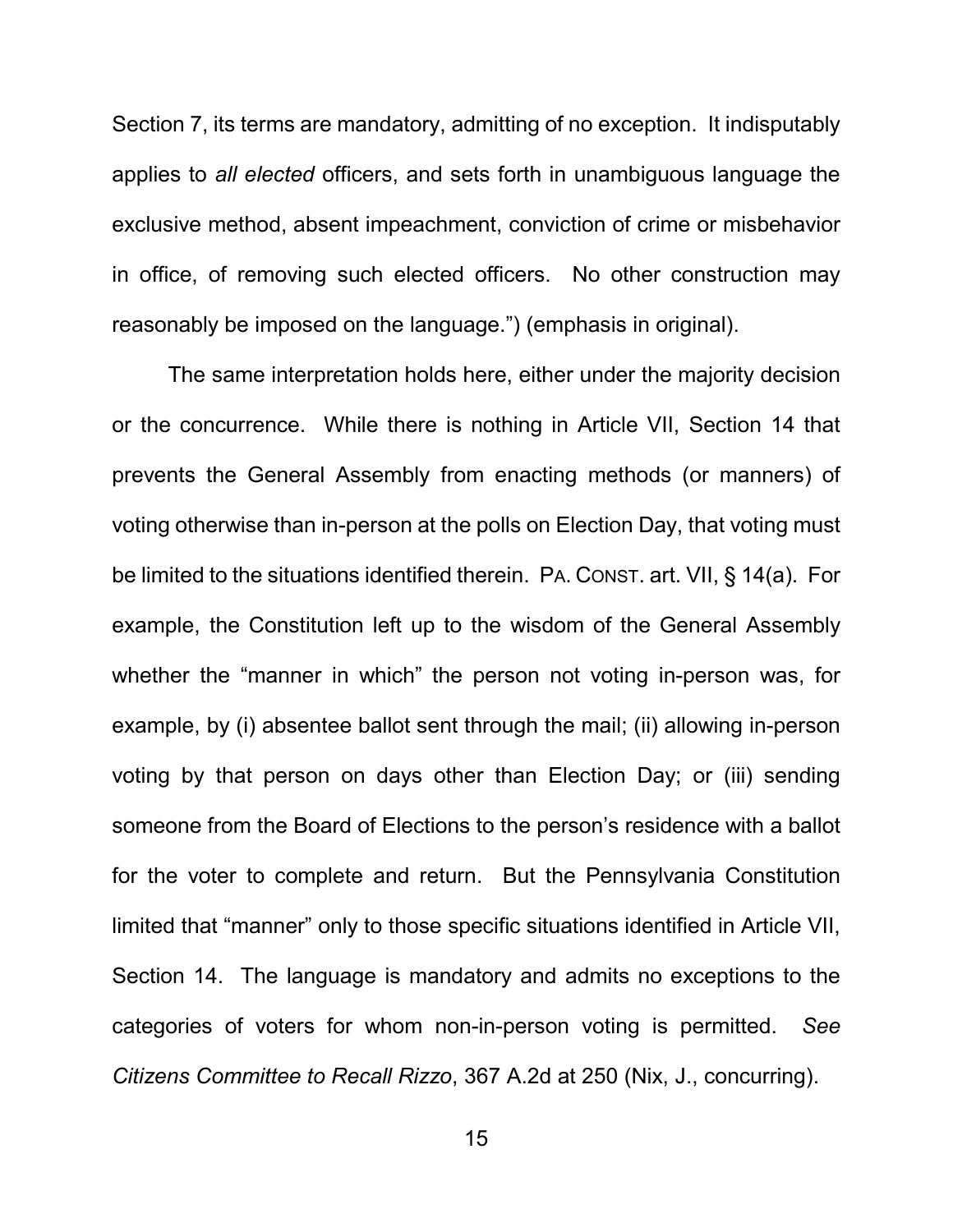And just as a "removal scheme which is premised on something less [than cause] is unconstitutional and void," *id.*, at 246, a manner of voting otherwise than in-person at the polls on Election Day is unconstitutional and void if it expands beyond those situations permitted by Article VII, Section 14.

# <span id="page-21-0"></span>**C. Relevant Legislative History Supports the Commonwealth Court's Interpretation of Pennsylvania Constitution Article VII, Section 14**

<span id="page-21-2"></span>If Section 14's plain language were not enough to convince this Court that Act 77 is unconstitutional, the legislative history also supports the Commonwealth Court's decision. Legislative history is a tool used to assist in interpreting the Constitution. *See, e.g., Lawless v. Jubelirer*, 789 A.2d 820, 830 (Pa. Commw. Ct. 2002), aff'd 811 A.2d 974 (Pa. 2002). The legislative history of Senate Bill 6 (the legislative vehicle to propose the constitutional amendment) and the legislative history of subsequent amendments and attempted amendments to Section 14 confirms that nonin-person voting is limited to those situations provided-for in Section 14.

## <span id="page-21-1"></span>*1. Legislative history of Senate Bill 6 confirms the 1967 amendment did not substantively change Article VII, Section 14*

The Commonwealth concedes that using "may" in Section 14 before the 1967 amendment was a ceiling, e.g., setting the outer limit of when the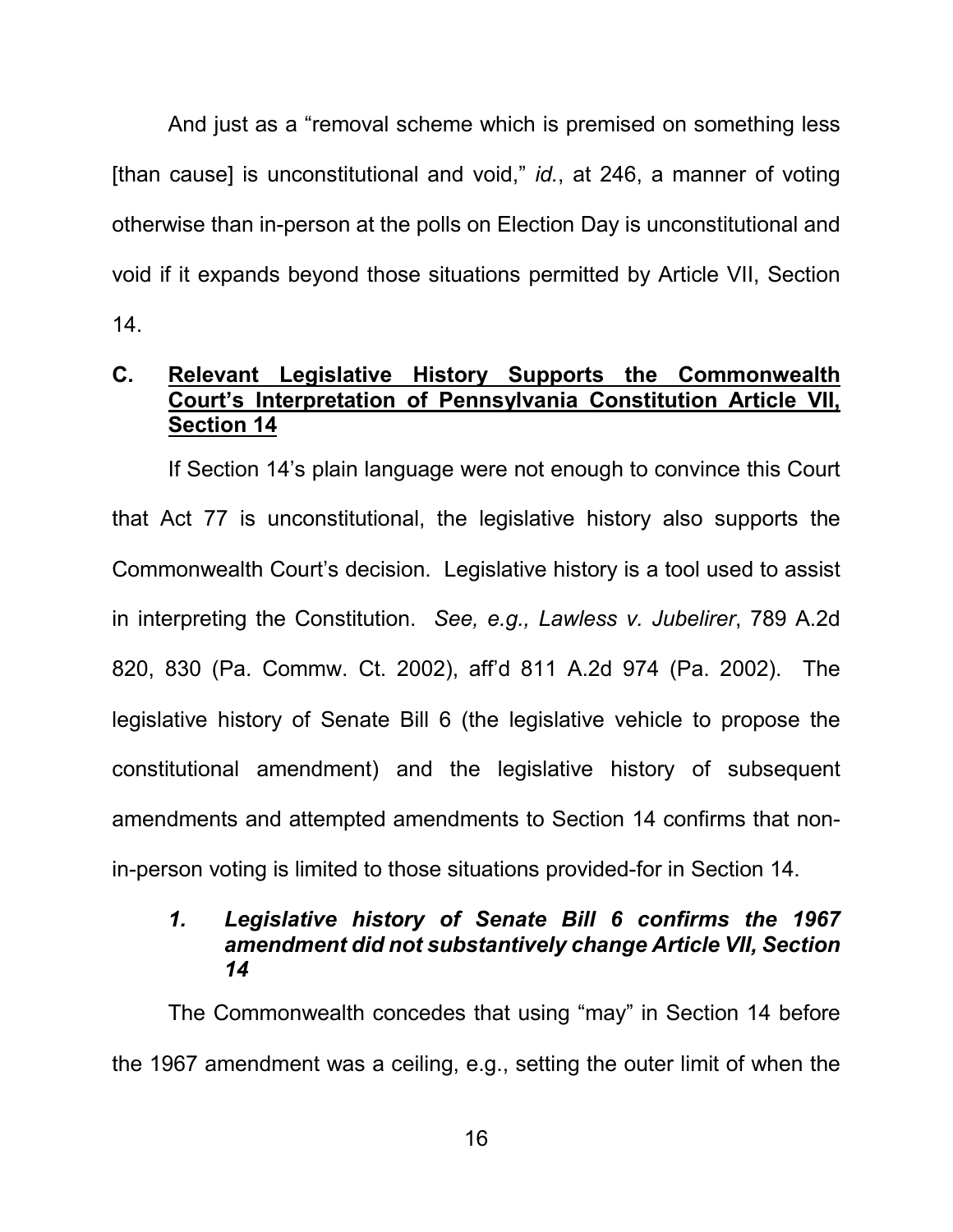General Assembly could authorize non-in-person voting. *See, e.g.,* Brief of Appellants, pp. 54-55. If the change from "may" to "shall" then carried the significant change to Section 14 that the Commonwealth contends (from limiting the General Assembly's authority to providing it absolutely limitless authority), that intent surely would have been known to and discussed by the General Assembly in passing Senate Bill 6 in 1967. But that is not the case.

When Senate Bill 6 was discussed in the Pennsylvania House on its third reading, before its unanimous passage (with one member not voting), this supposedly significant change was not even mentioned. *See generally*  House Legislative Journal, Session of 1967, Vol. 1, No. 6, at 84 (January 30, 1967). $3$  Not only was this one word change not mentioned, there was an affirmative representation of what the "only major change" was in Senate Bill 6 and it was not the change from "may" to "shall."[4](#page-22-2)

> Mr. GALLEN. Mr. Speaker, a few very brief remarks on the contents of Senate bill [*sic*] No. 6. This proposed constitutional amendment, which passed both Houses in the last session unanimously, would shorten the time a person must reside in the State from one year to 90 days in order to vote, and for a person who has returned to Pennsylvania, it would shorten the time from six months to 90 days. *This is*

<span id="page-22-1"></span> $3$  There was no discussion of the change from "may" to "shall" in the Senate on its amendment and passage of Senate Bill 6 on January 16, 1967. *See* Senate Legislative Journal, Session of 1967, Vol. 1, No. 3, at 34-35, 37-38 (January 16, 1967).

<span id="page-22-2"></span><span id="page-22-0"></span><sup>4</sup> Senate Bill 6 proposed amendments to more than just Section 14. *See* May 16, 1967, P.L. 1048, J.R. 5; 1967 Pa. Laws 1048.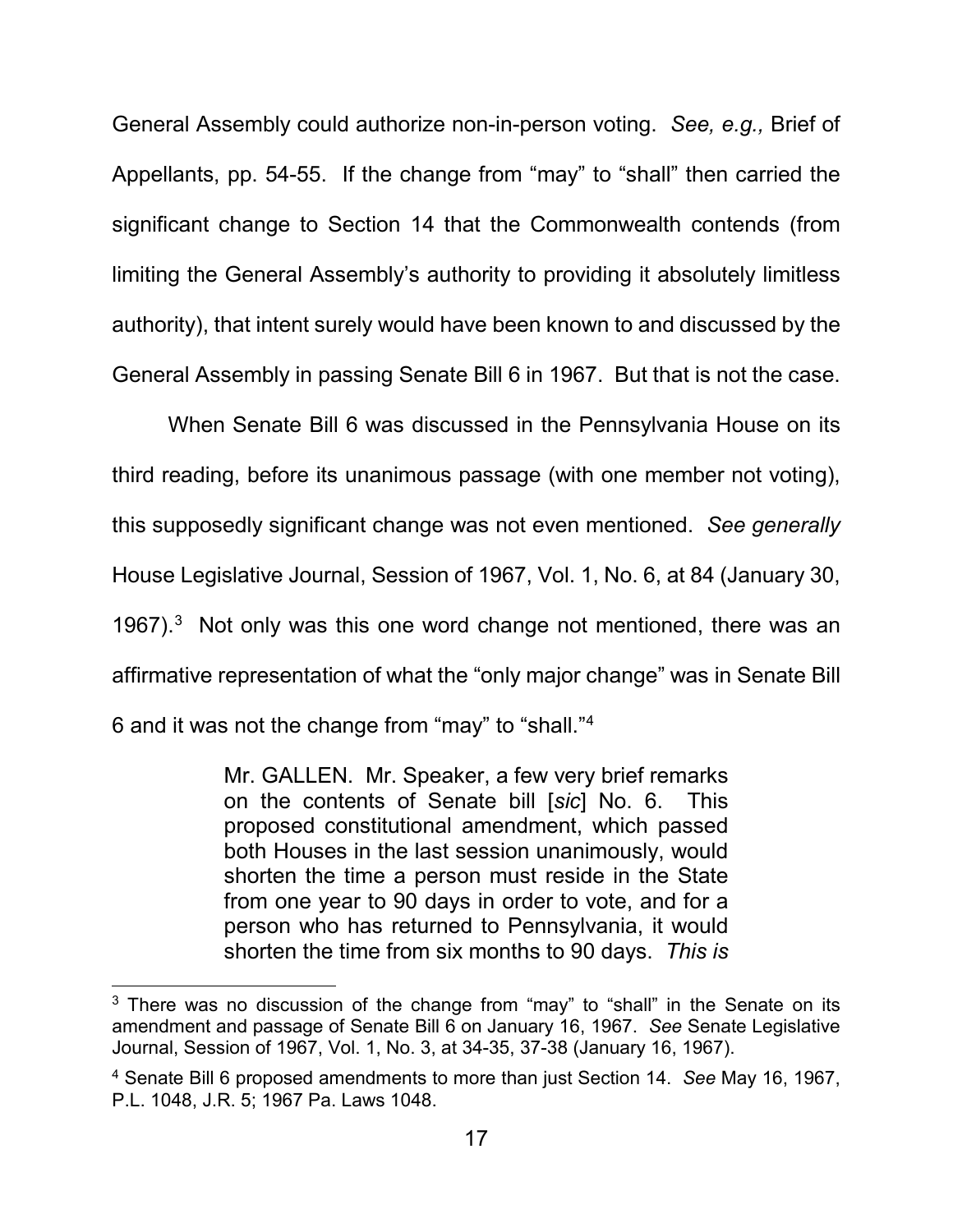*the only major change that this constitutional amendment makes,* and it will allow many more of our citizens to be franchised.

House Legislative Journal, Session of 1967, Vol. 1, No. 6, at 84 (January 30, 1967) (emphasis added).<sup>[5](#page-23-2)</sup> Therefore, there is a clear, plain, and direct legislative history that the General Assembly, when it proposed changing "may" to "shall" in Section 14, did not intend to effectuate the sea change now claimed by the Commonwealth. *See Citizens Committee to Recall Rizzo*, 367 A.2d at 250 (Nix, J., concurring) (The Constitution "is entitled to a construction, as nearly as may be, in accordance with the intent of its makers.").

# <span id="page-23-0"></span>*2. Legislative history of subsequent amendments to Article VII, Section 14 confirms that any expansion of non-in-person voting must be by way of a constitutional amendment*

Not only does the legislative history of Senate Bill 6 support the Commonwealth Court's interpretation of Article VII, Section 14, the legislative history associated with subsequent amendments to Section14 also supports that interpretation.

<span id="page-23-2"></span><span id="page-23-1"></span><sup>&</sup>lt;sup>5</sup> Moreover, the "and it will allow many more of our citizens to be franchised" language cannot be read to refer to the change of "may" to "shall" because (i) the use of "it" grammatically must refer to the "only major change" that Mr. Gallen discussed and (ii) the permitting or restricting of non-in-person voting does not enlarge or constrict the number of citizens who are "franchised."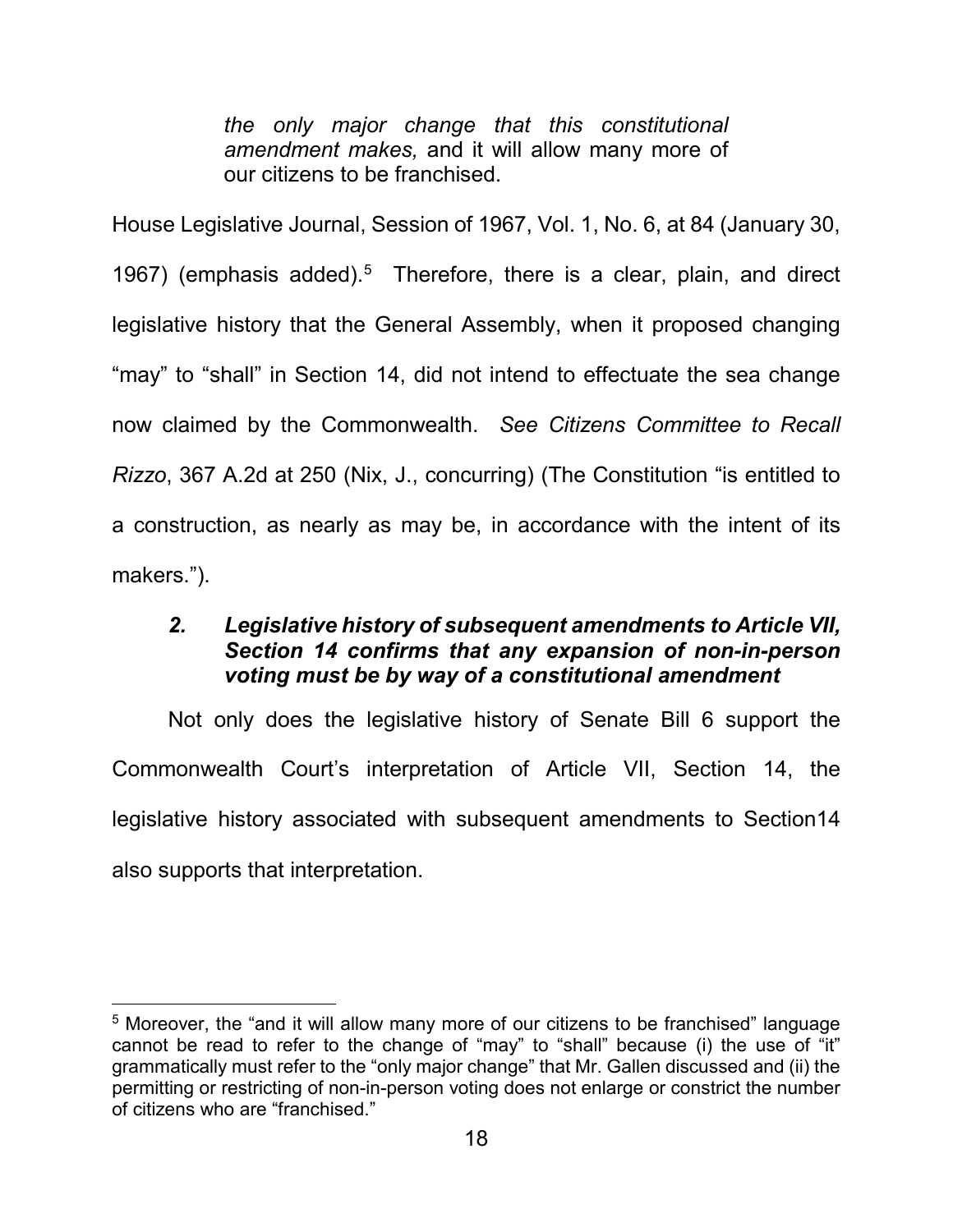**a. Legislative history behind the November 5, 1985 Amendment to Article VII, Section 14 expressly recognizes that expansion of non-in-person voting must be by way of a constitutional amendment**

In the 1983-84 and 1985-86 legislative sessions, the General Assembly passed a proposed amendment to Article VII, Section 14 that would add to the qualified electors who could be permitted to vote otherwise than by in-person at the polls on Election Day those "who will not attend a polling place because of the observance of a religious holiday or who cannot vote because of election day duties, in the case of a county employee". *See*  H.B. 846 (PN 3430), 167th Leg. (Pa. 1983); [6](#page-24-0) H.B. 240 (PN 257), 169th Leg. (Pa. 1985). [7](#page-24-1) When the General Assembly first attempted to add these new categories, though, the House attempted to do it simply by amending the Election Code. *See* H.B. 846 (PN 952), 167th Leg. (Pa. 1983). [8](#page-24-2) But the House realized it could not amend the Election Code without a prior Constitutional Amendment, so the bill was amended to be a proposed constitutional amendment.

<span id="page-24-0"></span>[6https://www.legis.state.pa.us/cfdocs/legis/PN/Public/btCheck.cfm?txtType=HTM&sess](https://www.legis.state.pa.us/cfdocs/legis/PN/Public/btCheck.cfm?txtType=HTM&sessYr=1983&sessInd=0&billBody=H&billTyp=B&billNbr=0846&pn=3430) [Yr=1983&sessInd=0&billBody=H&billTyp=B&billNbr=0846&pn=3430](https://www.legis.state.pa.us/cfdocs/legis/PN/Public/btCheck.cfm?txtType=HTM&sessYr=1983&sessInd=0&billBody=H&billTyp=B&billNbr=0846&pn=3430) (last accessed February 22, 2022).

<span id="page-24-1"></span>[<sup>7</sup>https://www.legis.state.pa.us/cfdocs/legis/PN/Public/btCheck.cfm?txtType=HTM&sess](https://www.legis.state.pa.us/cfdocs/legis/PN/Public/btCheck.cfm?txtType=HTM&sessYr=1985&sessInd=0&billBody=H&billTyp=B&billNbr=0240&pn=0257) [Yr=1985&sessInd=0&billBody=H&billTyp=B&billNbr=0240&pn=0257](https://www.legis.state.pa.us/cfdocs/legis/PN/Public/btCheck.cfm?txtType=HTM&sessYr=1985&sessInd=0&billBody=H&billTyp=B&billNbr=0240&pn=0257) (last accessed February 22, 2022).

<span id="page-24-2"></span>[<sup>8</sup>https://www.legis.state.pa.us/cfdocs/legis/PN/Public/btCheck.cfm?txtType=HTM&sess](https://www.legis.state.pa.us/cfdocs/legis/PN/Public/btCheck.cfm?txtType=HTM&sessYr=1983&sessInd=0&billBody=H&billTyp=B&billNbr=0846&pn=0952) [Yr=1983&sessInd=0&billBody=H&billTyp=B&billNbr=0846&pn=0952](https://www.legis.state.pa.us/cfdocs/legis/PN/Public/btCheck.cfm?txtType=HTM&sessYr=1983&sessInd=0&billBody=H&billTyp=B&billNbr=0846&pn=0952) (last accessed February 22, 2022).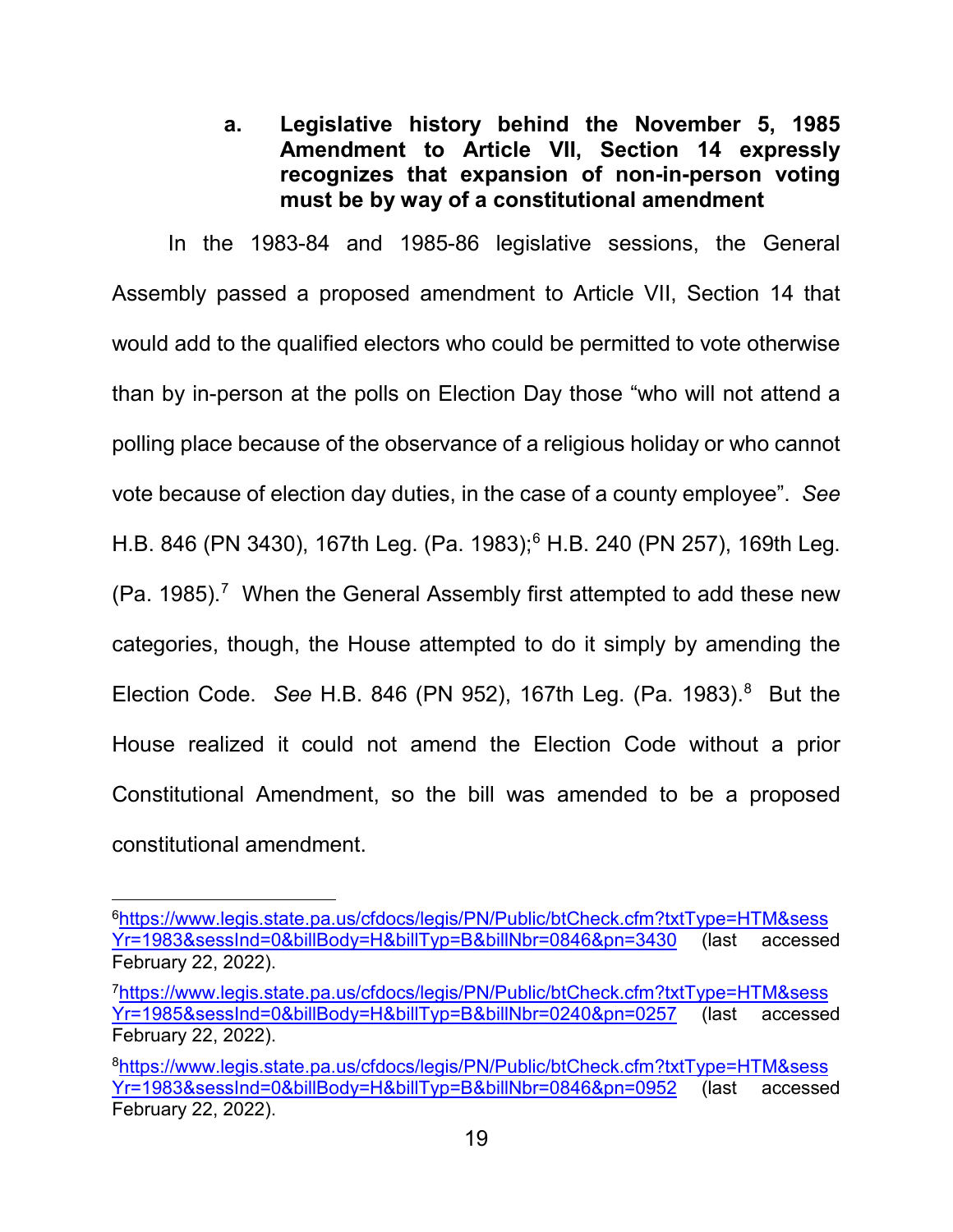Mr. ITKIN. Mr. Speaker, this amendment is offered to alleviate a possible problem with respect to the legislation. The bill would originally amend the Election Code to permit absentee balloting for persons who, because of religious observances, would not be able to vote.

Because it appears that the Constitution talks about who may receive an absentee ballot, we felt it might be better in changing the bill from a statute to a proposed amendment to the Pennsylvania Constitution. The amendment that I am offering now will do just that.

The substance of the bill stays the same, but instead of being a proposed statute, it is now a proposed amendment to the Constitution.

House Legislative Journal, Session of 1983, No. 88, at 1711 (October 26, 1983).

Mr. Itkin and the rest of the House knew this Court long had held that it is "only when the constitution fails to deal with a subject that the general assembly may legislate upon it." *Commw. ex rel. Barratt*, 81 A. at 87 (citation omitted); *see also Citizens Committee to Recall Rizzo*, 367 A.2d at 254 (Nix, J., concurring) ("The ultimate source of power which determines the legitimacy of the legislative delegation is the people of the Commonwealth and their views have been expressed through their Constitution. The perimeters provided by the Constitution may not be exceeded without an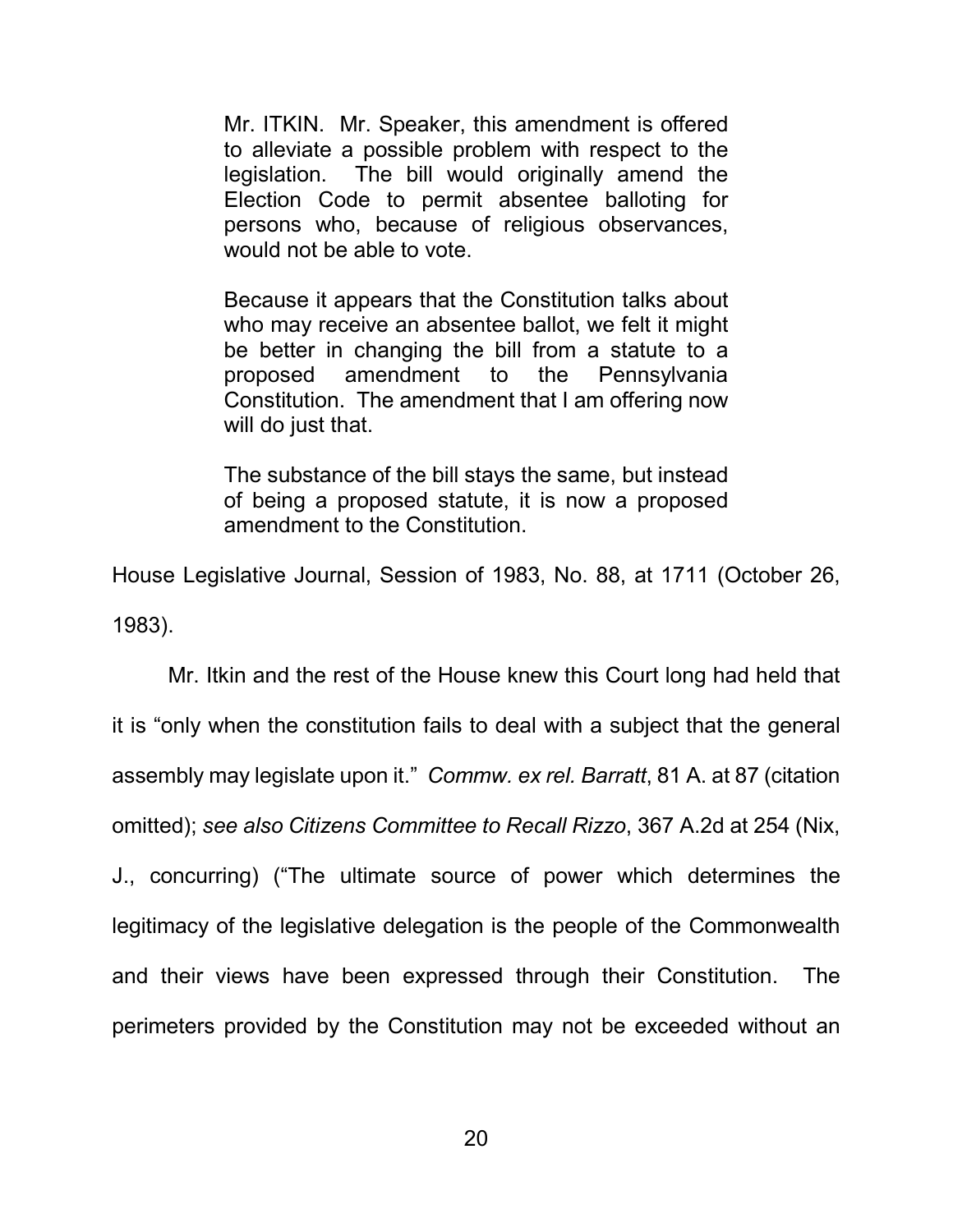<span id="page-26-0"></span>affirmative expression from all of the citizens of the Commonwealth."). This supports the Commonwealth Court's decision.

> **b. Legislative history behind the November 4, 1997 Amendment to Article VII, Section 14 confirms that expansion of non-in-person voting must be by way of a constitutional amendment**

In the 1995-96 and 1997-98 legislative sessions, the General Assembly passed a proposed amendment to Article VII, Section 14 that

would change the absence requirement from being "absent from the State

or county" to being "absent from the municipality" and add a definition of

"municipality." *See* H.B. 1865 (PN 2287), 179th Leg. (Pa. 1995); [9](#page-26-1) H.B. 171

(PN 2015), 181st Leg. (Pa. 1997). [10](#page-26-2)

When House Bill 1865 was discussed in the House, the prime sponsor,

Mr. Herman, reiterated that any change to non-in-person voting needed to

be done by way of a constitutional amendment.

The State Constitution requires that you be out of the county on election day for work-related reasons if you want to be able to cast an absentee ballot, ....

They can go to the polls and vote themselves; true. But in the event that their business relationships prevent them from doing that, should they not be able

<span id="page-26-2"></span>1[0https://www.legis.state.pa.us/cfdocs/legis/PN/Public/btCheck.cfm?txtType=HTM&sess](https://www.legis.state.pa.us/cfdocs/legis/PN/Public/btCheck.cfm?txtType=HTM&sessYr=1997&sessInd=0&billBody=H&billTyp=B&billNbr=0171&pn=2015) [Yr=1997&sessInd=0&billBody=H&billTyp=B&billNbr=0171&pn=2015](https://www.legis.state.pa.us/cfdocs/legis/PN/Public/btCheck.cfm?txtType=HTM&sessYr=1997&sessInd=0&billBody=H&billTyp=B&billNbr=0171&pn=2015) (last accessed February 22, 2022).

<span id="page-26-1"></span>[9https://www.legis.state.pa.us/cfdocs/legis/PN/Public/btCheck.cfm?txtType=HTM&sess](https://www.legis.state.pa.us/cfdocs/legis/PN/Public/btCheck.cfm?txtType=HTM&sessYr=1995&sessInd=0&billBody=H&billTyp=B&billNbr=1865&pn=2287) [Yr=1995&sessInd=0&billBody=H&billTyp=B&billNbr=1865&pn=2287](https://www.legis.state.pa.us/cfdocs/legis/PN/Public/btCheck.cfm?txtType=HTM&sessYr=1995&sessInd=0&billBody=H&billTyp=B&billNbr=1865&pn=2287) (last accessed February 22, 2022).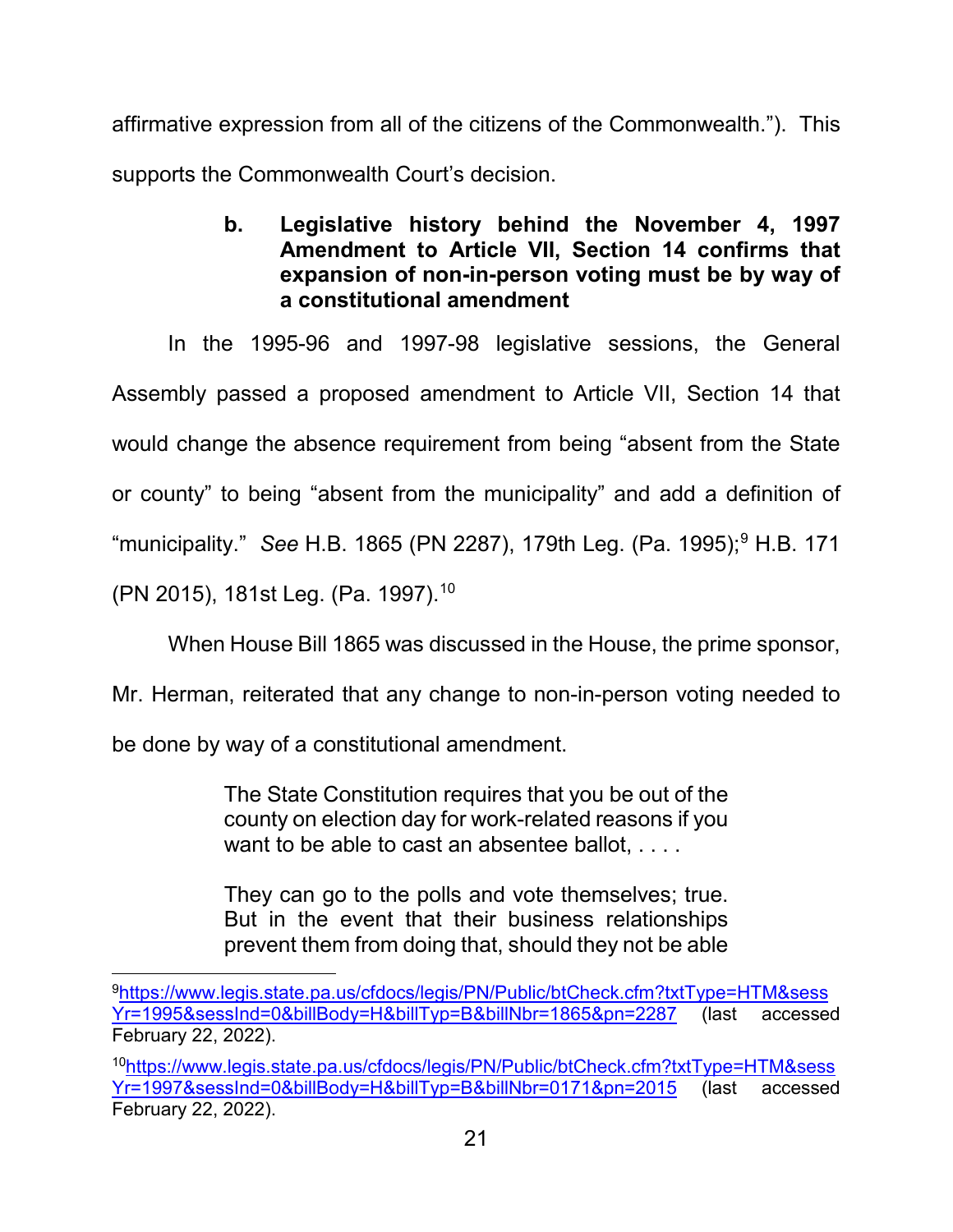to have an absentee ballot? The current Constitution already requires that. The only problem is, you have to be out of the county, and your counties, 67 counties, are not homogenous. . . . But most of the other counties are very large, and thus, because of a transforming society, where more and more people are traveling long distances for work, they are unable to get to their proper polling site physically and cast that vote, and that is why some, not a lot but some, need the opportunity to have an absentee ballot *and currently are constitutionally prevented from doing so*.

House Legislative Journal, Session of 1996, No. 31, at 840-41 (May 13, 1996) (emphasis added).<sup>[11](#page-27-0)</sup> Also relevantly, Representative Cohen from Philadelphia recognized that universal absentee balloting would require the General Assembly to pass such a constitutional amendment. "[I]f we want to have universal absentee ballots, we ought to say that and not get into the game of whether somebody fits in this little loophole or that little loophole. .

. . I think if we want to have absentee ballot expansion, we ought to have across-the-board absentee ballot expansion and not this kind of absentee

<span id="page-27-0"></span><sup>&</sup>lt;sup>11</sup> While there are remarks on House Bill 1865 in both the House and Senate, only those from the House relate to the change to Article VII, Section 14. Also, during remarks about House Bill 171 in the House on June 11, 1997, Representative Cohen from Philadelphia continued the then-on-going discussion of the prevalence of fraud in non-in-person voting and that expanding non-in-person voting would lead to an increase in voter fraud throughout the Commonwealth.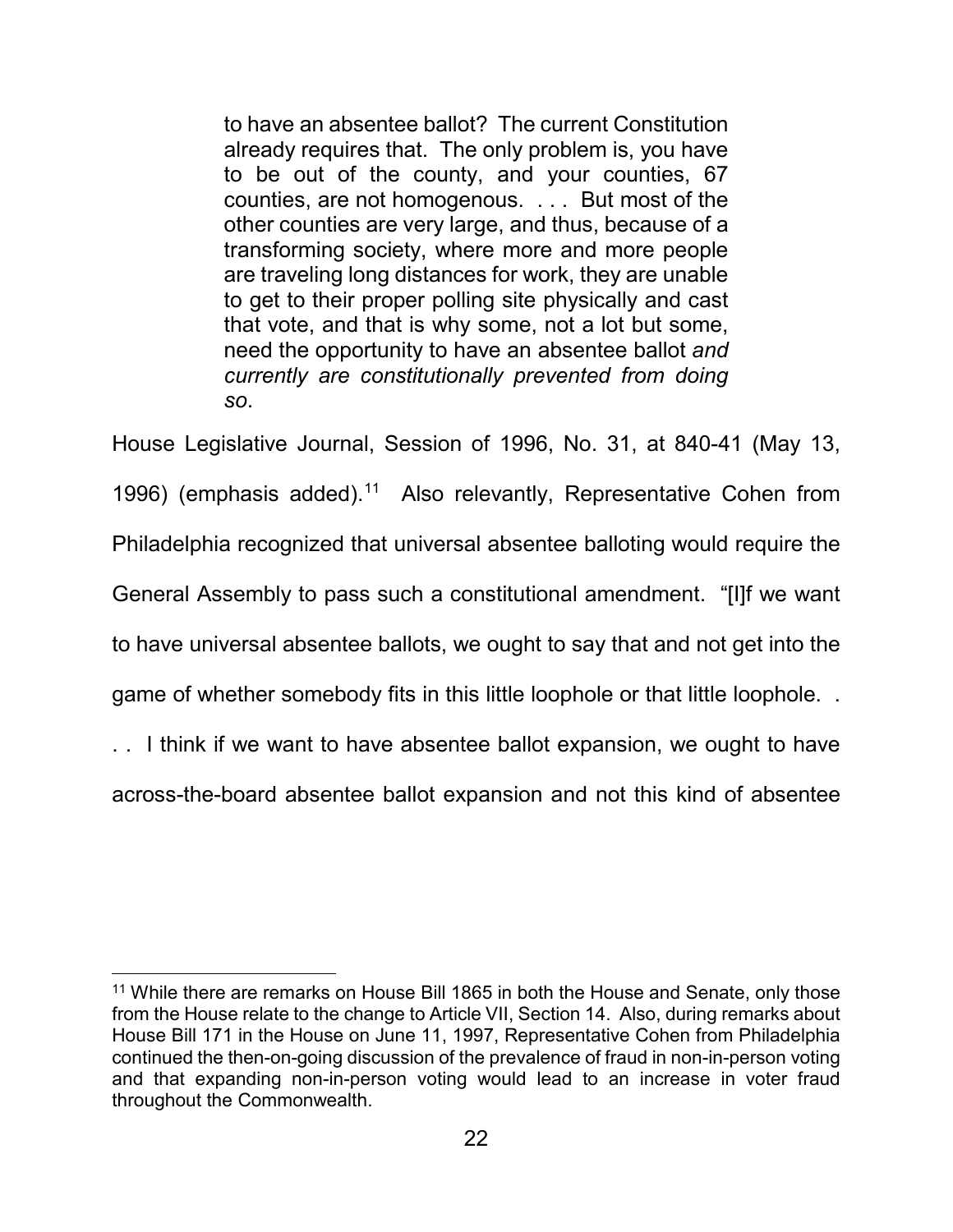ballot expansion." House Legislative Journal, Session of 1996, No. 31, at 840-41 (May 13, 1996). [12](#page-28-2)

Thus, the legislative history behind the second amendment to Article VII, Section 14 since 1967 clearly, plainly, and directly supports the Commonwealth Court's conclusion that Section 14 limits the ability of the General Assembly to permit non-in-person voting only to those specific situations which Section 14 calls out.

# <span id="page-28-0"></span>*3. Legislative history of subsequent attempts to amend Article VII, Section 14 confirms that any expansion of non-in-person voting must be by way of a constitutional amendment*

Also supporting the Commonwealth Court's interpretation of Article VII,

Section 14 are the myriad bills introduced since 1968 seeking to amend that

provision. The General Assembly knew Article VII, Section 14 operates as

a ceiling on its authority to expand non-in-person voting beyond the current

<span id="page-28-2"></span><span id="page-28-1"></span> $12$  The fact that Representative Cohen characterized absentee ballots as "loopholes" only solidifies the conclusion that in-person voting at the polls on Election Day is the required manner of exercising the right to vote in Pennsylvania. Representative Horsey, also from Philadelphia, noted that "[t]he mission is to encourage individual people themselves to go in front of that ballot box and to cast that vote. That is the mission that I believe the American democracy encourages – people, individual people, their bodies, to go in front of that ballot. And we should not make it easier through the absentee ballot process, because eventually we are going to be promoting fraud and we are going to be asking for it . . . ." *Id.*, at 840. *See also* PA. CONST. art. VII, § 14(a) (allowing absentee voting for certain electors who will "*be absent from the municipality* of their residence" because of certain things or electors who are "*unable to attend at their proper polling places* because of illness or physical disability or who *will not attend a pooling place* because of" certain things) (emphasis added); PA. CONST. art. VII, § 1(3) (elector must have resided for specified time in the election district "where he or she shall offer to vote").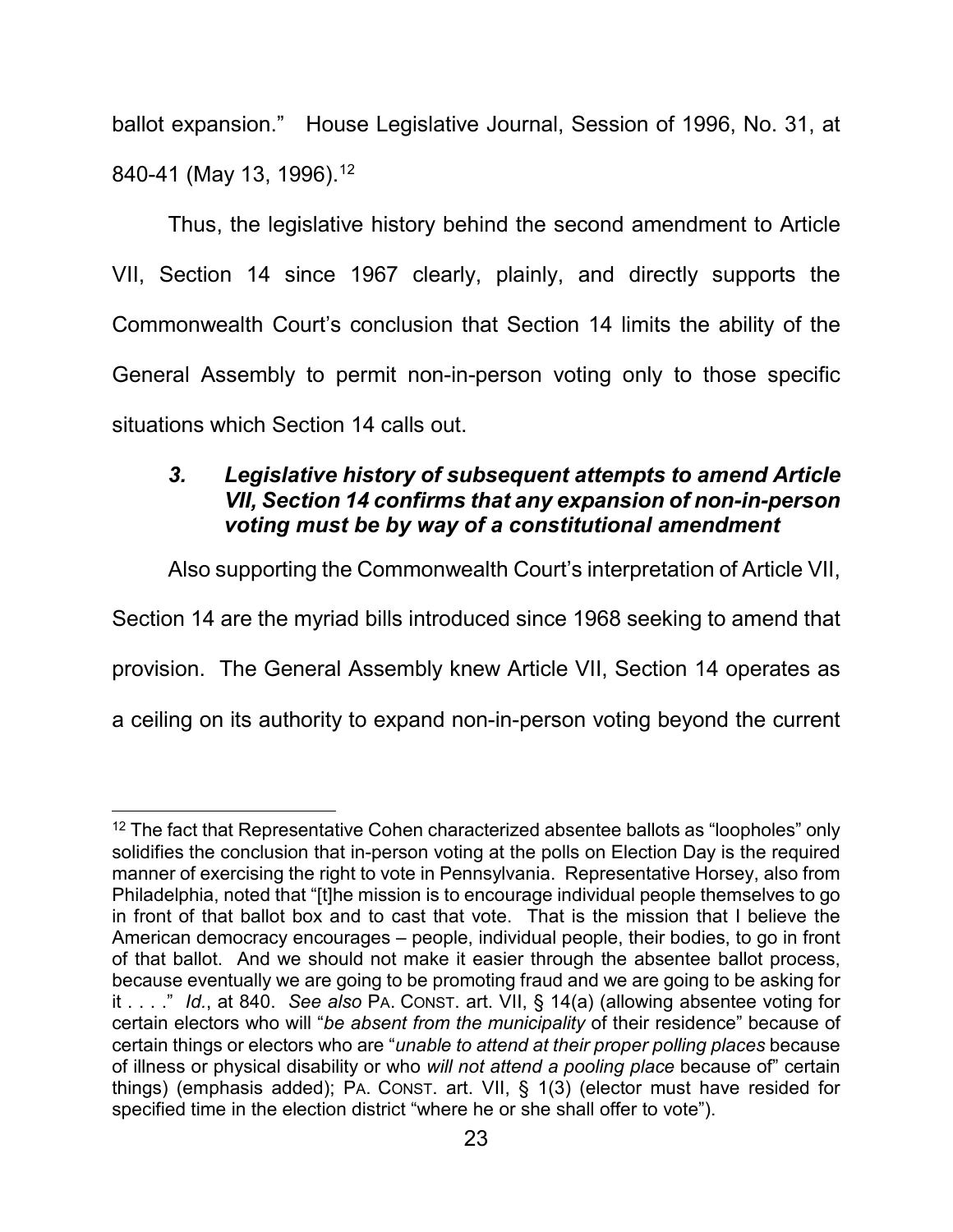list in Section 14. Even sampling just a few of those bills and related legislative histories reveals that, for decades, the legislature was aware the expansion of non-in-person voting required a constitutional amendment:

- 1981-82 legislative session: S.B. 1200, 165th Leg. (Pa. 1981) was introduced to amend Article VII, Section 14 to add "or for any other reason prescribed by the General Assembly" as a category of electors for whom the General Assembly could permit to vote otherwise than in-person at the polls on Election Day.<sup>[13](#page-29-0)</sup>
- 1991-92 and 1993-94 legislative sessions: H.B. 2595, 176<sup>th</sup> Leg. (Pa. 1992) and H.B. 82, 177<sup>th</sup> Leg. (Pa. 1993), respectively, were introduced to amend Article VII, Section 14 to add the following italicized language: "The Legislature shall, by general law, provide a manner in which, and the time and place at which, qualified electors *may vote absentee, including, but not limited to, those* who may, on the occurrence of any election, be absent from . . . ."[14](#page-29-1) While House Bill 2595 passed both houses, House

<span id="page-29-0"></span>1[3https://www.legis.state.pa.us/cfdocs/legis/PN/Public/btCheck.cfm?txtType=HTM&sess](https://www.legis.state.pa.us/cfdocs/legis/PN/Public/btCheck.cfm?txtType=HTM&sessYr=1981&sessInd=0&billBody=S&billTyp=B&billNbr=1200&pn=1450) [Yr=1981&sessInd=0&billBody=S&billTyp=B&billNbr=1200&pn=1450](https://www.legis.state.pa.us/cfdocs/legis/PN/Public/btCheck.cfm?txtType=HTM&sessYr=1981&sessInd=0&billBody=S&billTyp=B&billNbr=1200&pn=1450) (last accessed February 23, 2022).

<span id="page-29-1"></span><sup>1</sup>[4https://www.legis.state.pa.us/cfdocs/legis/PN/Public/btCheck.cfm?txtType=HTM&sess](https://www.legis.state.pa.us/cfdocs/legis/PN/Public/btCheck.cfm?txtType=HTM&sessYr=1991&sessInd=0&billBody=H&billTyp=B&billNbr=2595&pn=3395) [Yr=1991&sessInd=0&billBody=H&billTyp=B&billNbr=2595&pn=3395](https://www.legis.state.pa.us/cfdocs/legis/PN/Public/btCheck.cfm?txtType=HTM&sessYr=1991&sessInd=0&billBody=H&billTyp=B&billNbr=2595&pn=3395) (last accessed February 23, 2022);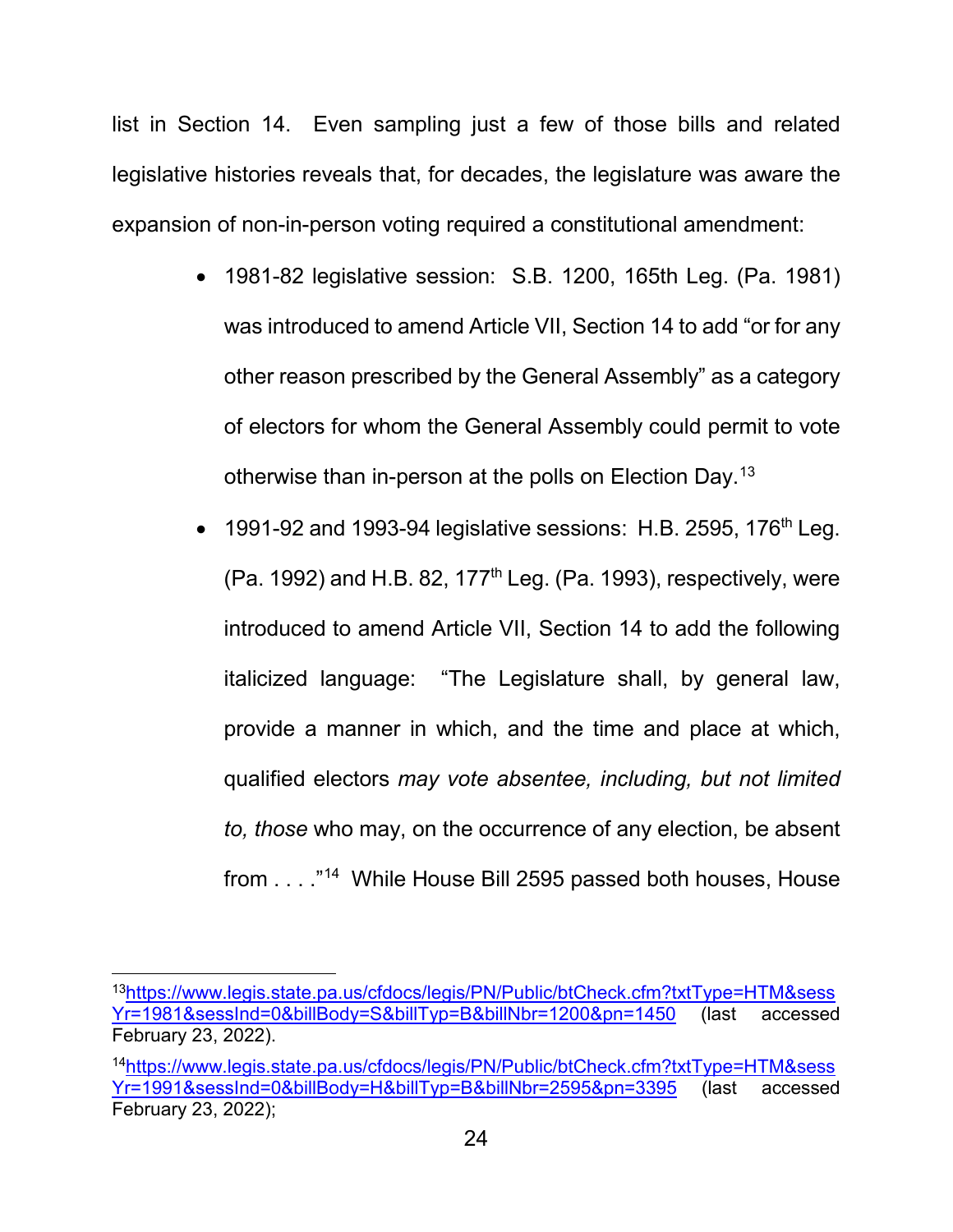Bill 82 passed the House but did not come up for vote in the Senate.

- 2007-08 and 2009-10 legislative sessions: H.B. 2692, 192<sup>nd</sup> Leg. (Pa. 2008) and H.B. 333, 193rd Leg. (Pa. 2009), respectively, were introduced to amend Article VII, Section 14 to add the following italicized language: "The Legislature shall, by general law, provide a manner in which, and the time and place at which, qualified electors *may vote by mail, including, but not limited to, any military elector, as defined by law, and qualified electors* who may, on the occurrence of any election, be absent from . . . . "<sup>[15](#page-30-0)</sup>
- 2011-12, 2013-14, and 2015-16 legislative sessions: S.B. 1172, 195<sup>th</sup> Leg. (Pa. 2011), S.B. 708, 197<sup>th</sup> Leg. (Pa. 2013), and S.B. 205, 199<sup>th</sup> Leg. (Pa. 2015), respectively, were introduced to amend Article VII, Section 14 so it provided simply: "The Legislature shall, by general law, provide a manner in which, and

I [https://www.legis.state.pa.us/cfdocs/legis/PN/Public/btCheck.cfm?txtType=HTM&sessYr](https://www.legis.state.pa.us/cfdocs/legis/PN/Public/btCheck.cfm?txtType=HTM&sessYr=1993&sessInd=0&billBody=H&billTyp=B&billNbr=0082&pn=0011) [=1993&sessInd=0&billBody=H&billTyp=B&billNbr=0082&pn=0011](https://www.legis.state.pa.us/cfdocs/legis/PN/Public/btCheck.cfm?txtType=HTM&sessYr=1993&sessInd=0&billBody=H&billTyp=B&billNbr=0082&pn=0011) (last accessed February 23, 2022).

<span id="page-30-0"></span><sup>1</sup>[5https://www.legis.state.pa.us/cfdocs/legis/PN/Public/btCheck.cfm?txtType=HTM&sess](https://www.legis.state.pa.us/cfdocs/legis/PN/Public/btCheck.cfm?txtType=HTM&sessYr=2007&sessInd=0&billBody=H&billTyp=B&billNbr=2692&pn=4131) [Yr=2007&sessInd=0&billBody=H&billTyp=B&billNbr=2692&pn=4131](https://www.legis.state.pa.us/cfdocs/legis/PN/Public/btCheck.cfm?txtType=HTM&sessYr=2007&sessInd=0&billBody=H&billTyp=B&billNbr=2692&pn=4131) (last accessed February 23, 2022);

[https://www.legis.state.pa.us/cfdocs/legis/PN/Public/btCheck.cfm?txtType=HTM&sessYr](https://www.legis.state.pa.us/cfdocs/legis/PN/Public/btCheck.cfm?txtType=HTM&sessYr=2009&sessInd=0&billBody=H&billTyp=B&billNbr=0333&pn=1233) [=2009&sessInd=0&billBody=H&billTyp=B&billNbr=0333&pn=1233](https://www.legis.state.pa.us/cfdocs/legis/PN/Public/btCheck.cfm?txtType=HTM&sessYr=2009&sessInd=0&billBody=H&billTyp=B&billNbr=0333&pn=1233) (last accessed February 23, 2022).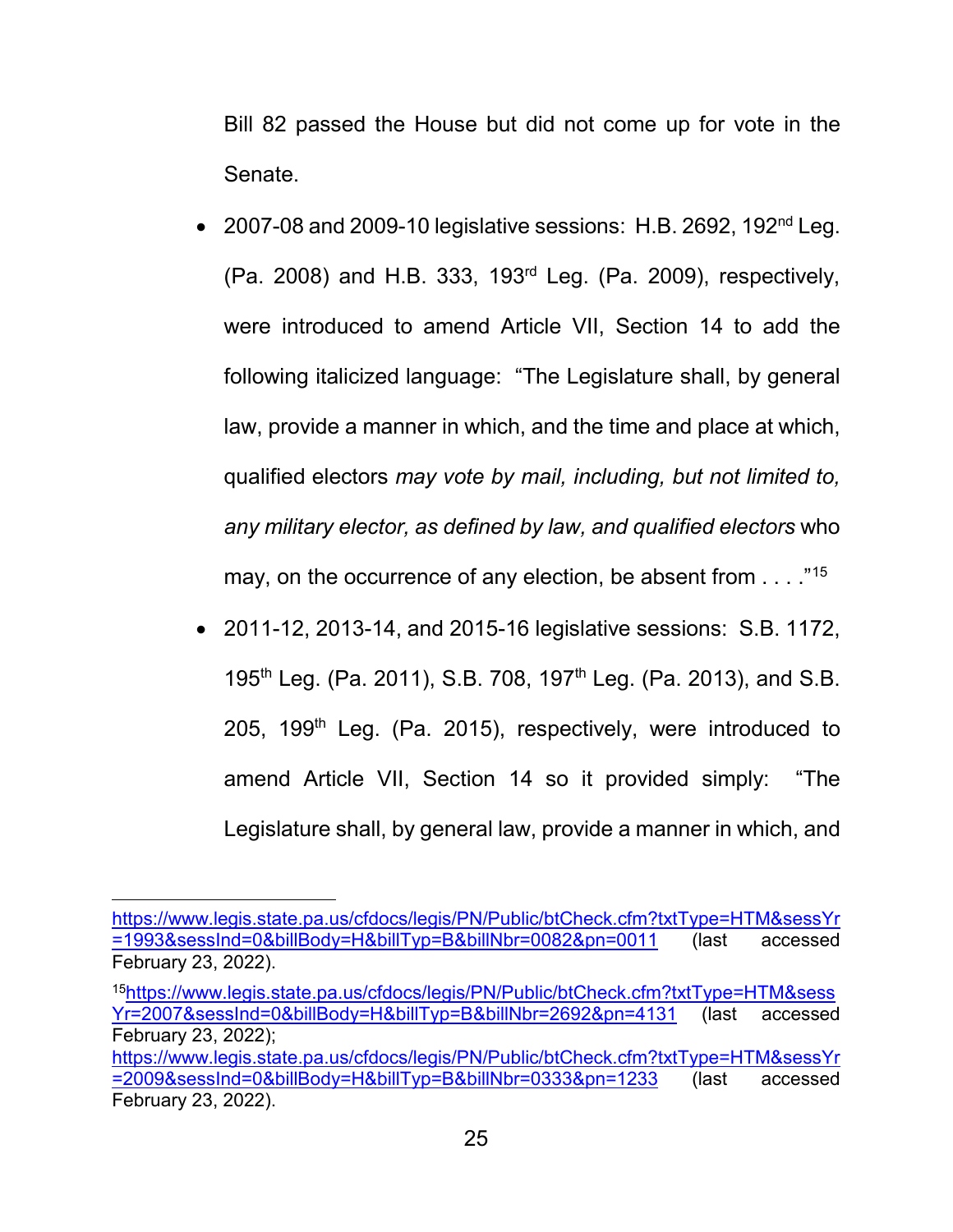the time and place at which, qualified electors may vote apart from physically appearing at the their designated polling place on the day of an election, and for the return and canvass of their votes in the election district in which they respectively reside."[16](#page-31-0)

- 2015-16 legislative session: Two bills were introduced:
	- $\circ$  H.B. 1454, 199<sup>th</sup> Leg. (Pa. 2015) proposed adding the italicized language to Article VII, Section 14: "The Legislature shall, by general law, provide a manner in which, and the time and place at which, qualified electors *may vote by mail, including, but not limited to, any military elector, as defined by law, and qualified electors* who may, on the occurrence of any election, be absent from . . . ."[17](#page-31-1)

[https://www.legis.state.pa.us/cfdocs/legis/PN/Public/btCheck.cfm?txtType=HTM&sessYr](https://www.legis.state.pa.us/cfdocs/legis/PN/Public/btCheck.cfm?txtType=HTM&sessYr=2015&sessInd=0&billBody=S&billTyp=B&billNbr=0205&pn=0116) [=2015&sessInd=0&billBody=S&billTyp=B&billNbr=0205&pn=0116](https://www.legis.state.pa.us/cfdocs/legis/PN/Public/btCheck.cfm?txtType=HTM&sessYr=2015&sessInd=0&billBody=S&billTyp=B&billNbr=0205&pn=0116) (last accessed February 23, 2022). This also confirms that in-person voting at the polls on election day

<span id="page-31-0"></span>1[6https://www.legis.state.pa.us/cfdocs/legis/PN/Public/btCheck.cfm?txtType=HTM&sess](https://www.legis.state.pa.us/cfdocs/legis/PN/Public/btCheck.cfm?txtType=HTM&sessYr=2011&sessInd=0&billBody=S&billTyp=B&billNbr=1172&pn=1417) [Yr=2011&sessInd=0&billBody=S&billTyp=B&billNbr=1172&pn=1417](https://www.legis.state.pa.us/cfdocs/legis/PN/Public/btCheck.cfm?txtType=HTM&sessYr=2011&sessInd=0&billBody=S&billTyp=B&billNbr=1172&pn=1417) (last accessed February 23, 2022);

[https://www.legis.state.pa.us/cfdocs/legis/PN/Public/btCheck.cfm?txtType=HTM&sessYr](https://www.legis.state.pa.us/cfdocs/legis/PN/Public/btCheck.cfm?txtType=HTM&sessYr=2013&sessInd=0&billBody=S&billTyp=B&billNbr=0708&pn=0730) [=2013&sessInd=0&billBody=S&billTyp=B&billNbr=0708&pn=0730](https://www.legis.state.pa.us/cfdocs/legis/PN/Public/btCheck.cfm?txtType=HTM&sessYr=2013&sessInd=0&billBody=S&billTyp=B&billNbr=0708&pn=0730) (last accessed February 23, 2022);

is the standard under Pennsylvania law. Senator Schwank's Co-Sponsorship Memorandum for Senate Bill 205 made clear the purpose of the Bill was to "give Pennsylvania voters an opportunity enjoyed by voters in mot state" but not available under Pennsylvania law. **Pennsylvania** law.

[https://www.legis.state.pa.us//cfdocs/Legis/CSM/showMemoPublic.cfm?chamber=S&SP](https://www.legis.state.pa.us/cfdocs/Legis/CSM/showMemoPublic.cfm?chamber=S&SPick=20150&cosponId=15638) [ick=20150&cosponId=15638](https://www.legis.state.pa.us/cfdocs/Legis/CSM/showMemoPublic.cfm?chamber=S&SPick=20150&cosponId=15638) (last accessed February 23, 2022).

<span id="page-31-1"></span><sup>1</sup>[7https://www.legis.state.pa.us/cfdocs/legis/PN/Public/btCheck.cfm?txtType=PDF&sess](https://www.legis.state.pa.us/cfdocs/legis/PN/Public/btCheck.cfm?txtType=PDF&sessYr=2015&sessInd=0&billBody=H&billTyp=B&billNbr=1454&pn=2044) [Yr=2015&sessInd=0&billBody=H&billTyp=B&billNbr=1454&pn=2044](https://www.legis.state.pa.us/cfdocs/legis/PN/Public/btCheck.cfm?txtType=PDF&sessYr=2015&sessInd=0&billBody=H&billTyp=B&billNbr=1454&pn=2044) (last accessed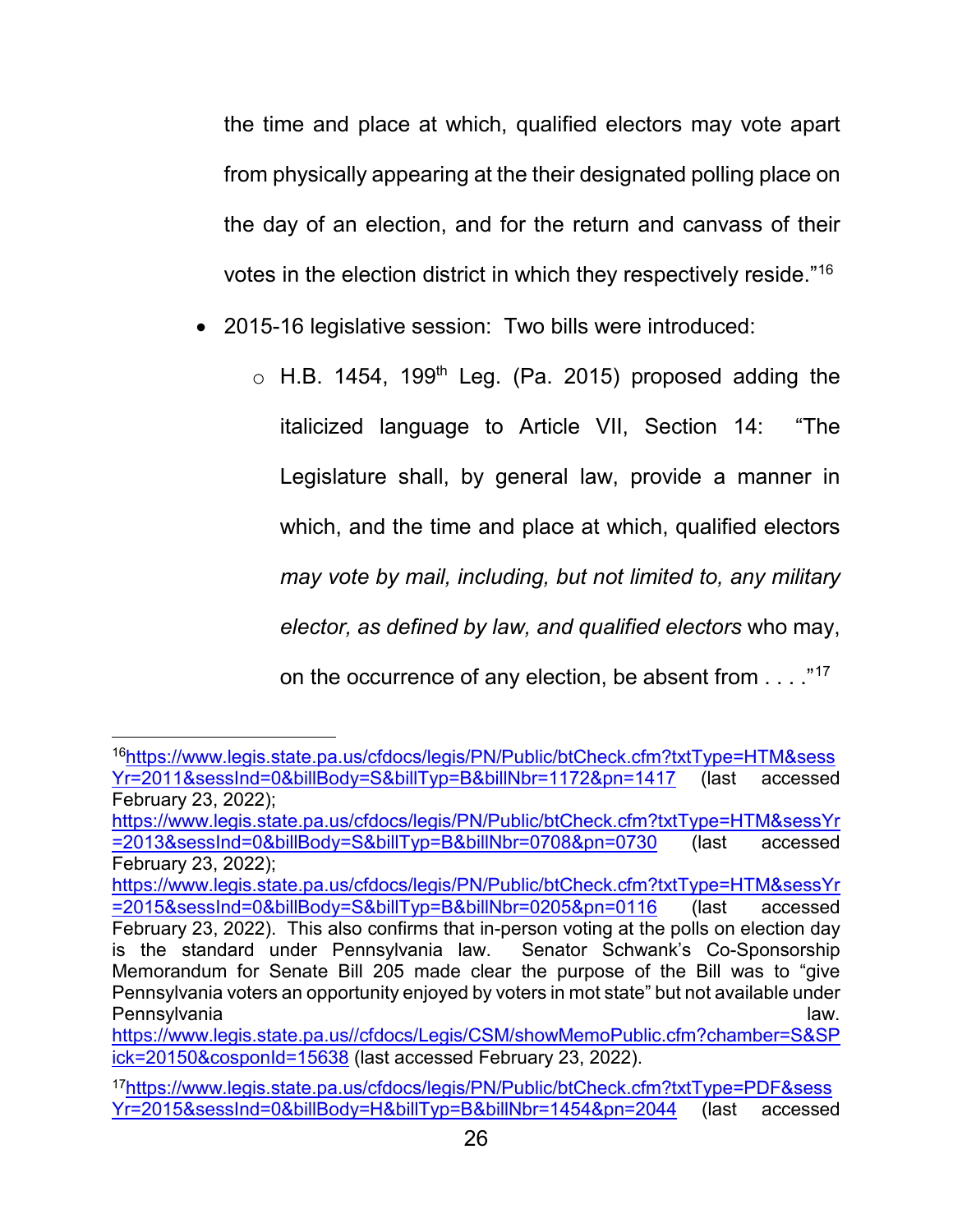$\circ$  H.B. 1778, 200<sup>th</sup> Leg. (Pa. 2016) proposed to amend Article VII, Section 14 so it provided simply: "The Legislature shall, by general law, provide a manner in which, and the time and place at which, any qualified elector may vote by absentee ballot, and for the return and canvass of their votes in the election district in which they respectively reside."[18](#page-32-0)

Thus, the legislative history completely supports the Commonwealth Court's interpretation of Article VII, Section 14. Whether you look to the legislative history of Senate Bill 6, the two subsequent amendments to Article VII, Section 14, or the myriad bills introduced in the decades after 1967, the General Assembly consistently understood a constitutional amendment was needed to expand non-in-person voting.

i<br>I February 23, 2022). In his Co-Sponsorship Memorandum, Representative Cohen said the amendment would "*allow the General Assembly to enact legislation* to permit more Pennsylvania residents to vote by absentee ballot." [https://www.legis.state.pa.us//cfdocs/Legis/CSM/showMemoPublic.cfm?chamber=H&S](https://www.legis.state.pa.us/cfdocs/Legis/CSM/showMemoPublic.cfm?chamber=H&SPick=20150&cosponId=17885) [Pick=20150&cosponId=17885](https://www.legis.state.pa.us/cfdocs/Legis/CSM/showMemoPublic.cfm?chamber=H&SPick=20150&cosponId=17885) (emphasis added) (last accessed February 23, 2022).

<span id="page-32-0"></span><sup>1</sup>[8https://www.legis.state.pa.us/cfdocs/legis/PN/Public/btCheck.cfm?txtType=PDF&sess](https://www.legis.state.pa.us/cfdocs/legis/PN/Public/btCheck.cfm?txtType=PDF&sessYr=2015&sessInd=0&billBody=H&billTyp=B&billNbr=1778&pn=2705) [Yr=2015&sessInd=0&billBody=H&billTyp=B&billNbr=1778&pn=2705](https://www.legis.state.pa.us/cfdocs/legis/PN/Public/btCheck.cfm?txtType=PDF&sessYr=2015&sessInd=0&billBody=H&billTyp=B&billNbr=1778&pn=2705) (last accessed February 23, 2022). In his Co-Sponsorship Memorandum, Representative Marshall stated that "Article VII, section [sic] 14 of the Pennsylvania Constitution establishes the current requirements for absentee voting. My legislation proposes to amend this constitutional provision to allow any qualified voter to cast a vote by absentee ballot." [https://www.legis.state.pa.us//cfdocs/Legis/CSM/showMemoPublic.cfm?chamber=H&S](https://www.legis.state.pa.us/cfdocs/Legis/CSM/showMemoPublic.cfm?chamber=H&SPick=20150&cosponId=19351) [Pick=20150&cosponId=19351](https://www.legis.state.pa.us/cfdocs/Legis/CSM/showMemoPublic.cfm?chamber=H&SPick=20150&cosponId=19351) (last accessed February 23, 2022).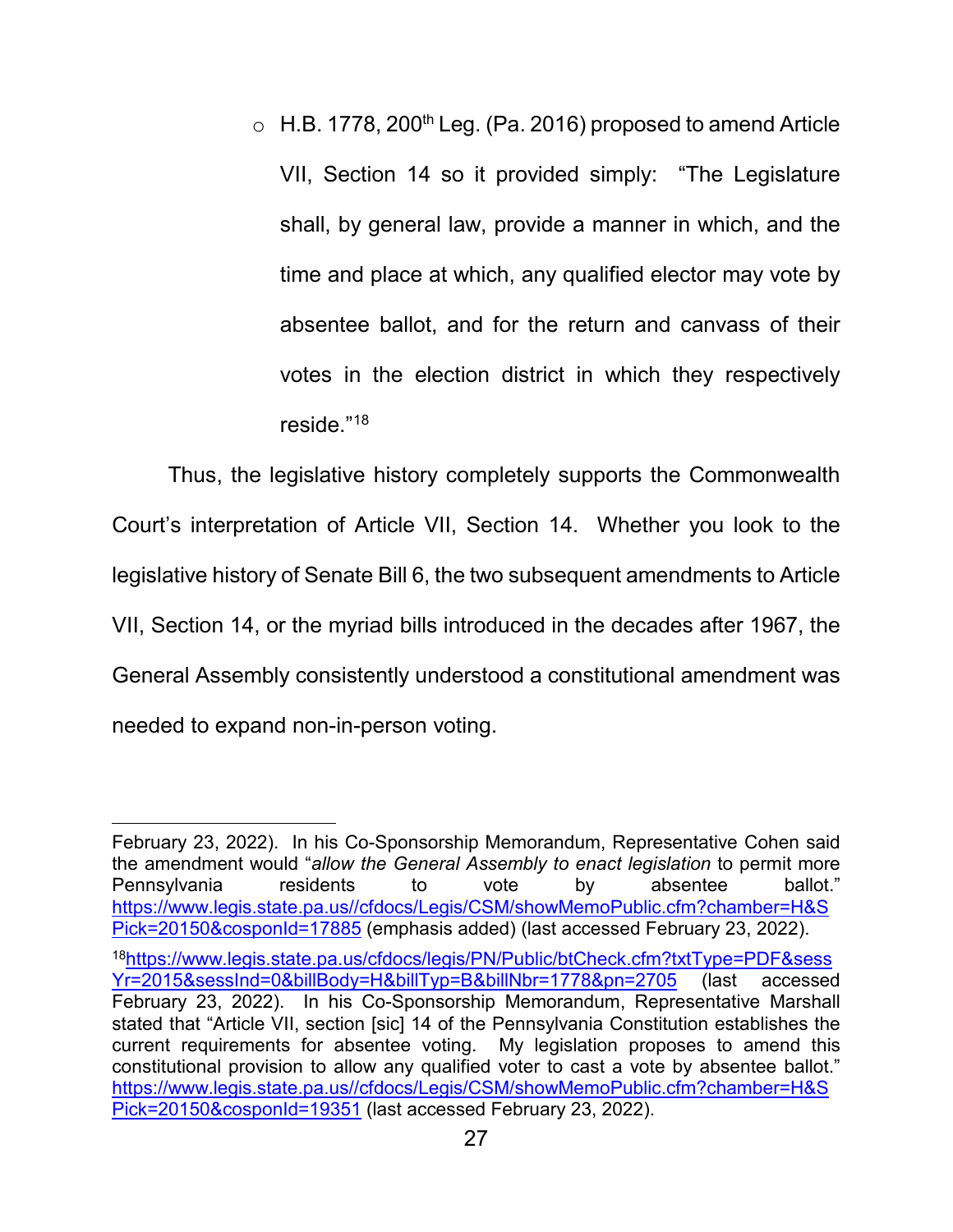### <span id="page-33-0"></span>**D. The Maxim** *Expressio Unius Est Exclusio Alterius* **Supports the Commonwealth Court's Interpretation of Article VII, Section 14**

Finally, if the plain text and the relevant legislative history were not

enough, the maxim *expressio unius est exclusio alterius* also confirms the

Commonwealth Court's interpretation of Article VII, Section 14 was correct.

The maxim, which this Court uses to interpret constitutional provisions,

provides that

the expression of one thing in the constitution, is necessarily the exclusion of things not expressed. This I regard as especially true of constitutional provisions, declaratory in their nature. The remark of Lord Bacon, "that, as exceptions strengthen the force of a general law, so enumeration weakens, as to things not enumerated," expresses a principle of common law applicable to the constitution, which is always to be understood in its plain, untechnical sense.

<span id="page-33-1"></span>*Page*, 58 Pa. at 346. Here, the people of Pennsylvania (in declaratory nature) identified specific instances in which they would allow the General Assembly to pass laws allowing for non-in-person voting. *See* PA. CONST. art. VII, § 14(a). Applying the maxim *expressio unius est exclusio alterius*, that identification or list requires the exclusion of other instances in which non-in-person voting is permitted. *Cf. Commw. ex rel. Barratt*, 81 A. at 87 (it is "only when the constitution fails to deal with a subject that the general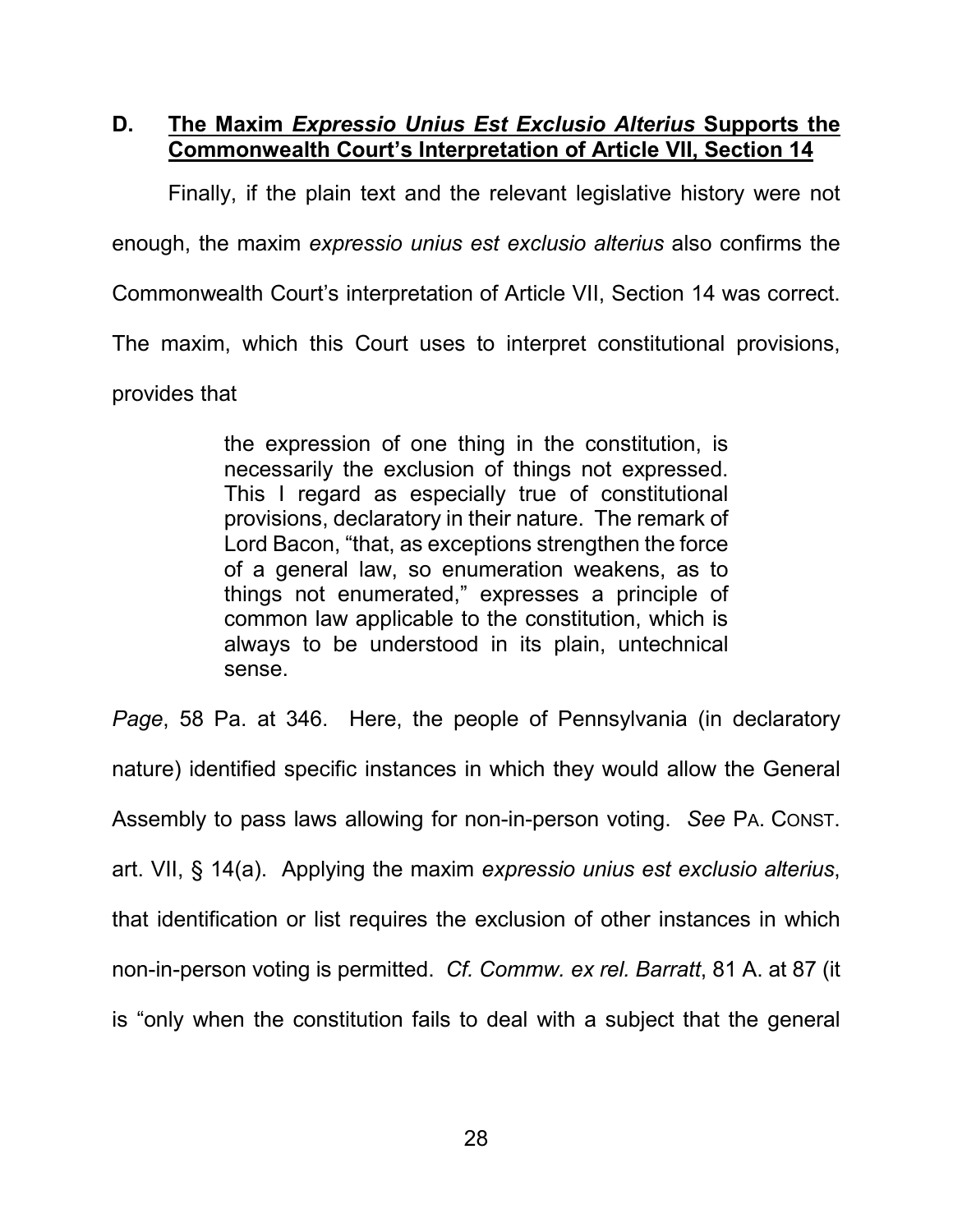<span id="page-34-1"></span>assembly may legislate upon it."); *Moir*, 49 A. at 358 ("[F]or when the constitution has once expressly spoken, all further debate is at an end.").

The Commonwealth may contend that using "shall" undermines the applicability of the maxim here. But that contention is wrong for two reasons. First, as noted above, the use of "shall" does not have the significance the Commonwealth so desperately needs. Second, even if using "shall" carried some significance, that significance is irrelevant with application of the maxim. As this Court has held, when the sovereign people have given the legislature specified power in one area, no court (including this one) may expand that power.

> There is no sounder or better settled maxim in the law than expressio unius est exclusio alterius, and when the authorities which have the right to control any subject, be they only parties to a private contract, or the sovereign people in the adoption of their constitution, have fully considered and determined what *shall be* the rights, *the powers*, the duties or the limitations under the instrument, *there is no longer any room for courts to introduce either new powers*  or new limitations. To do so would, in the language of Chief Justice Black already quoted, "be assuming a right to change the constitution, to supply what we might conceive to be its defects, to fill up every casus omissus, to interpolate into it whatever in our opinion ought to have been there by its framers."

<span id="page-34-0"></span>*Moir*, 49 A. at 359 (emphasis added); *see also Apt. Ass'n of Metro. Pittsburgh* 

*v. City of Pittsburgh*, 261 A.3d 1036, 1050 (Pa. 2021) (Wecht, J.) ("[T]he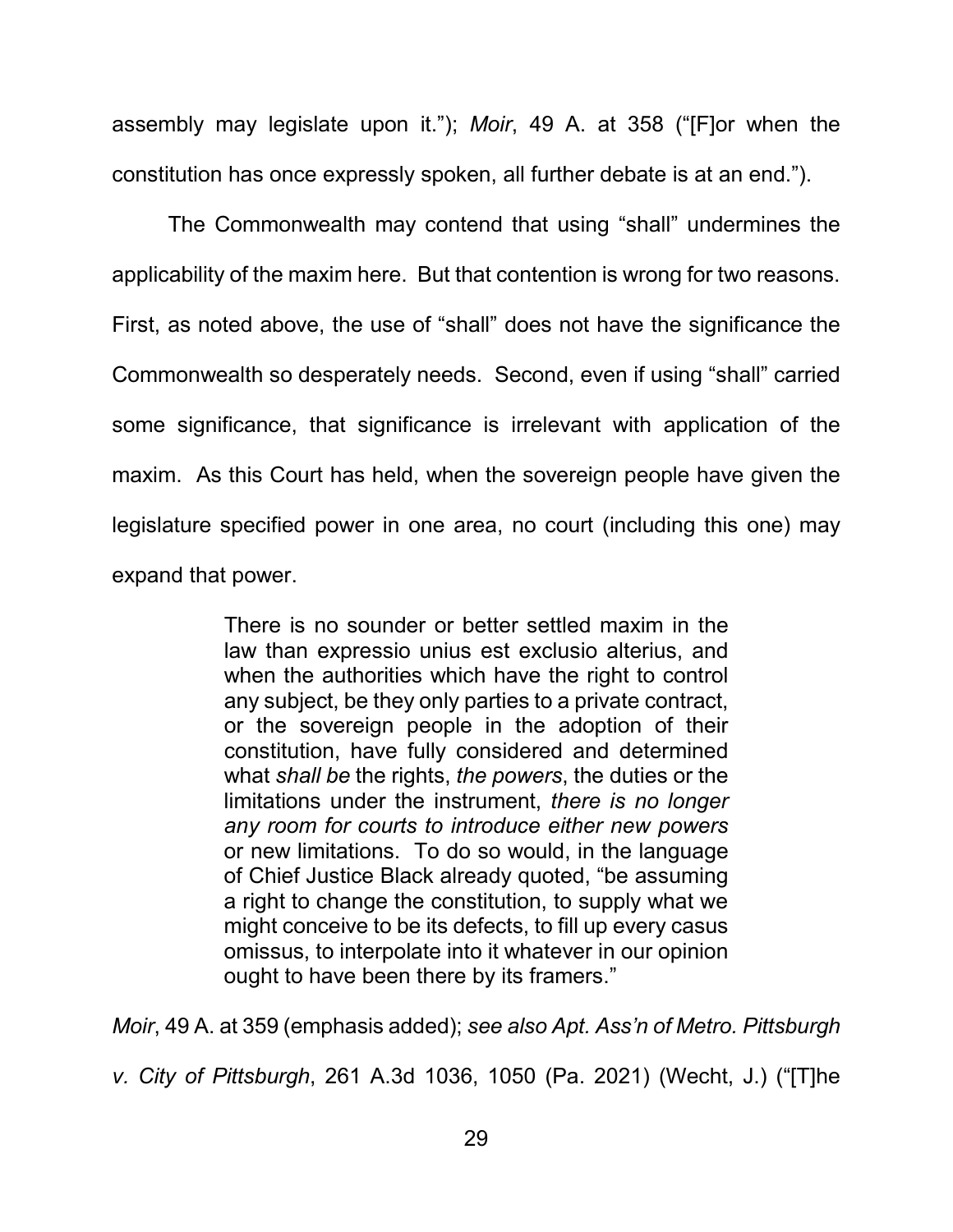more specifically the General Assembly describes what can be done, the more we must infer that its omission of other exercises of local authority were not merely accidental or due to the expectation that we would understand the specific delineations of authority to tacitly confer much more."); *Page*, 58 Pa. at 346 ("The expression of one thing in the constitution, is necessarily the exclusion of things not expressed. This I regard as especially true of constitutional provisions, declaratory in their nature.").

Here, the sovereign people of Pennsylvania specifically identified what the General Assembly can do to allow for non-in-person voting. That direction is limited to four discrete categories of qualified electors, those who:

- may be "absent from the municipality of their residence, because their duties, occupation or business require them to be elsewhere";
- "are unable to attend at their proper polling places because of illness or disability";
- "will not attend a polling place because of the observance of a religious holiday"; or
- "cannot vote because of election day duties, in the case of county employee".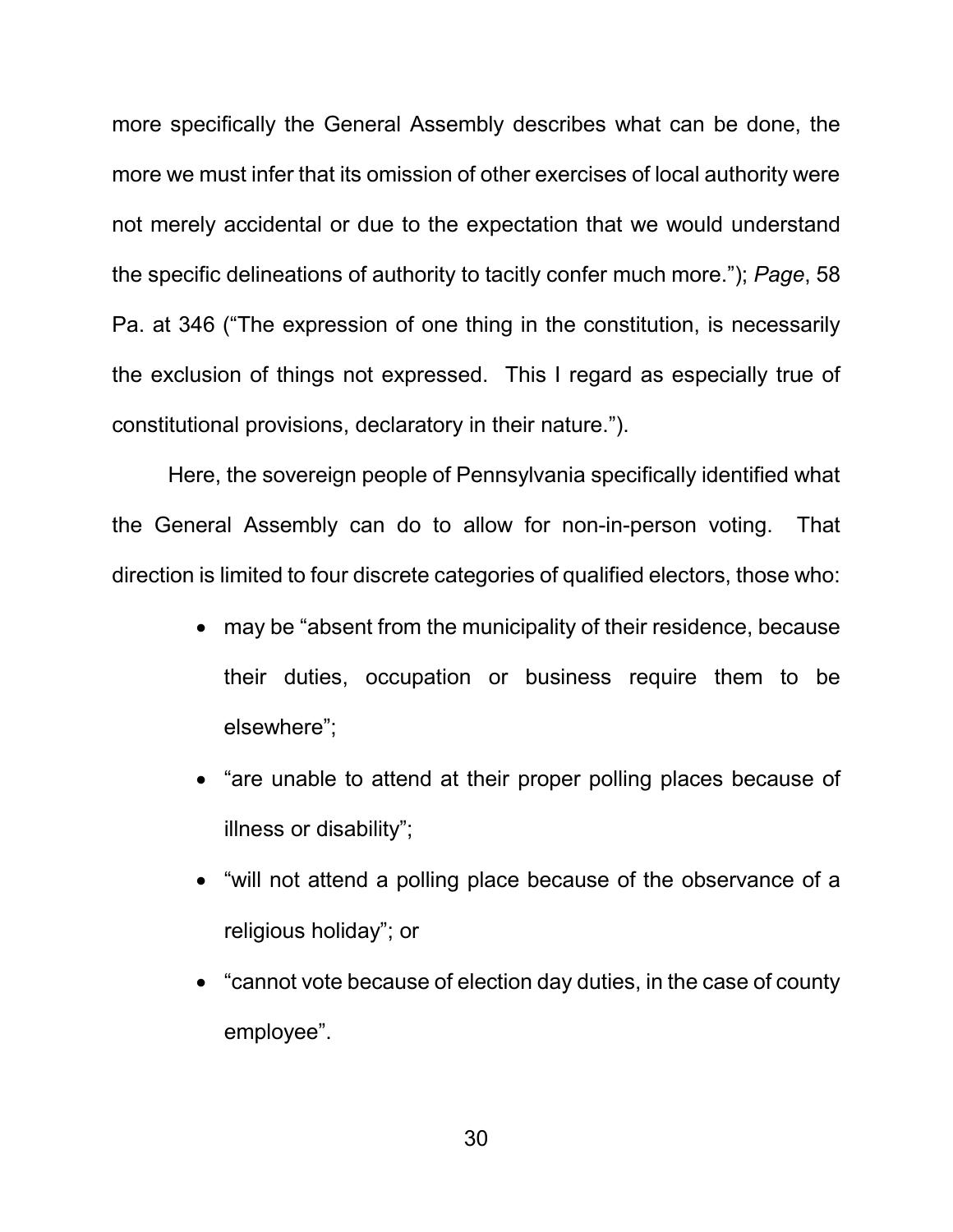<span id="page-36-12"></span><span id="page-36-11"></span><span id="page-36-8"></span><span id="page-36-7"></span><span id="page-36-5"></span><span id="page-36-4"></span><span id="page-36-3"></span><span id="page-36-2"></span>PA. CONST. art. VII, § 14(a). That specific listing or enumeration must be construed to exclude all categories of qualified electors not so listed. *See, e.g., Lawless*, 789 A.2d at 829; *Citizens Committee to Recall Rizzo*, 367 A.2d at 252 n.11 (Nix, Jr., concurring); *Commw. ex rel. Maurer v. Witkin*, 25 A.2d 317, 319 (Pa. 1942); *Busser*, 128 A. 84; *Commw. ex rel. Barratt*, 81 A. at 87; *Etter*, 78 A. 276 (Pa. 1910); *Commw. ex rel. Carson v. Collier*, 62 A. 567, 569 (Pa. 1905); *Moir*, 49 A. at 358; *Respublica v. Gibbs*, 3 Yeates 429, 437 (Pa. 1802); *see also Apt. Ass'n of Metro. Pittsburgh*, 261 A.3d at 1053; *Thompson v. Thompson*, 223 A.3d 1272, 1277 (Pa. 2020) (Donahue, J.) (interpreting a statute that said contempt "shall" be punishable by three alternatives, "[t]he omission of language condoning the imposition of suspended sentences speaks volumes, as it effectively prohibits trial courts from imposing them for civil contempt of a child support order."); *Kegerise v. Delgrande*, 183 A.3d 997, 1005 n.12 (Pa. 2018) (Wecht, J.); *Reginelli v. Boggs*, 181 A.3d 293, 310 (Pa. 2018) (Wecht, J., dissenting).

#### <span id="page-36-10"></span><span id="page-36-9"></span><span id="page-36-6"></span><span id="page-36-1"></span>**CONCLUSION**

<span id="page-36-0"></span>The Commonwealth Court correctly interpreted Article VII, Section 14 of the Pennsylvania Constitution as limiting the categories of qualified electors able to vote other than in-person at the polls on Election Day. That interpretation is required by the text of Article VII, Section 14, which must be

31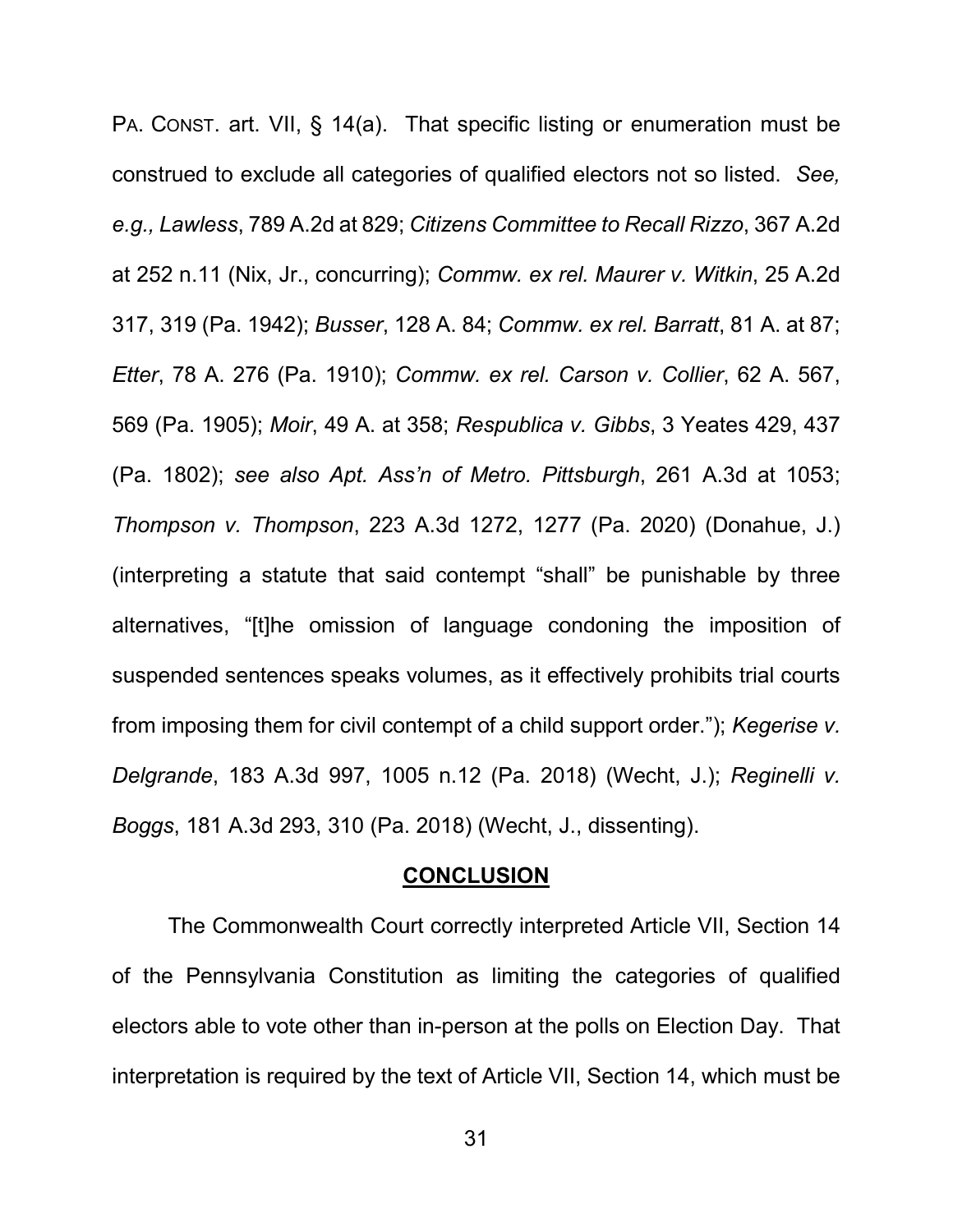interpreted in the manner it would have been understood by the citizens who approved that constitutional amendment in 1967.

The Commonwealth Court's interpretation also is supported by affirmative legislative history from 1967 noting that the change from "may" to "shall" was not substantive. And, legislative history from subsequent amendments and attempted amendments to Article VII, Section 14 confirm that the General Assembly understood its power to expand non-in-person voting was limited by the Constitution.

<span id="page-37-0"></span>Finally, the interpretive maxim *expressio unius est exclusio alterius*  applies to Article VII, Section 14 and confirms the Commonwealth Court's interpretation. As this Court said, speaking through Justice Wecht when discussing the maxim in the statutory interpretation context, "[t]he more specifically the General Assembly describes what can be done, the more we must infer that its omission of other exercises of local authority were not merely accidental or due to the expectation that we would understand the specific delineations of authority to tacitly confer much more." *Apt. Ass'n of Metro. Pittsburgh*, 261 A.3d at 1050. The same holds true here—the more specifically the sovereign people of Pennsylvania describe what the General Assembly can do, this Court must infer that omitting other exercises on that topic were not accidental or due to an expectation that the Court would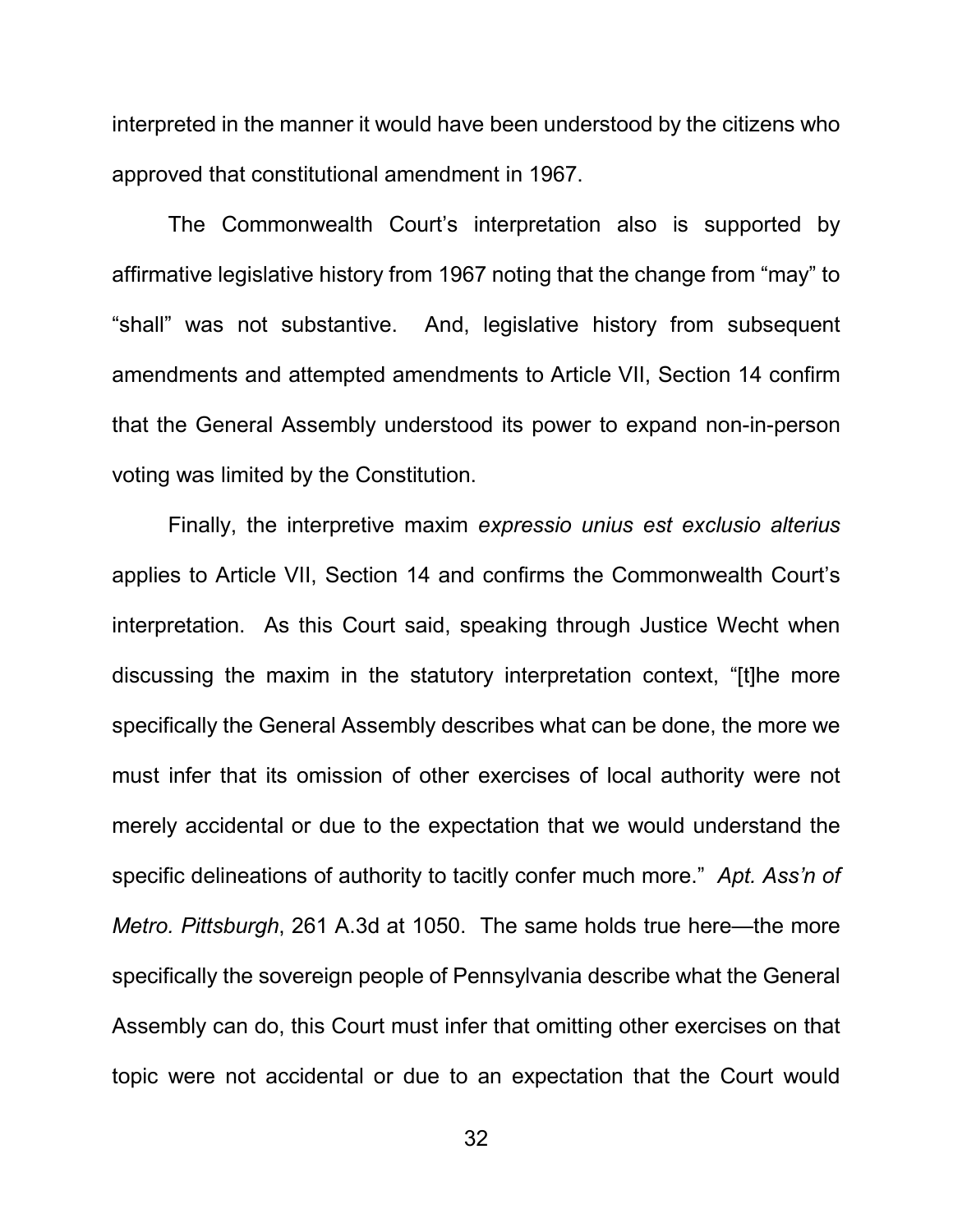understand the specific delineation of authority to tacitly confer much more. See id.; see also Thompson, 223 A.3d at 1277; Moir, 49 A. at 359; Page, 58 Pa. at 346.

Thus, this Court should deny the appeal and uphold the Commonwealth Court's reasoned decision, based on a proper construction, interpretation, and application of Pennsylvania's Constitution, holding Act 77 to be unconstitutional.

Dated: February 25, 2022 Respectfully submitted:

Ronald L. Hicks, Jr., Esq. (PA49520) Jeremy A. Mercer, Esq. (PA86480) PORTER WRIGHT MORRIS & ARTHUR LLP 6 PPG Place, Third Floor Pittsburgh, Pennsylvania 15222 (412) 235-4500

Counsel for Amici Curiae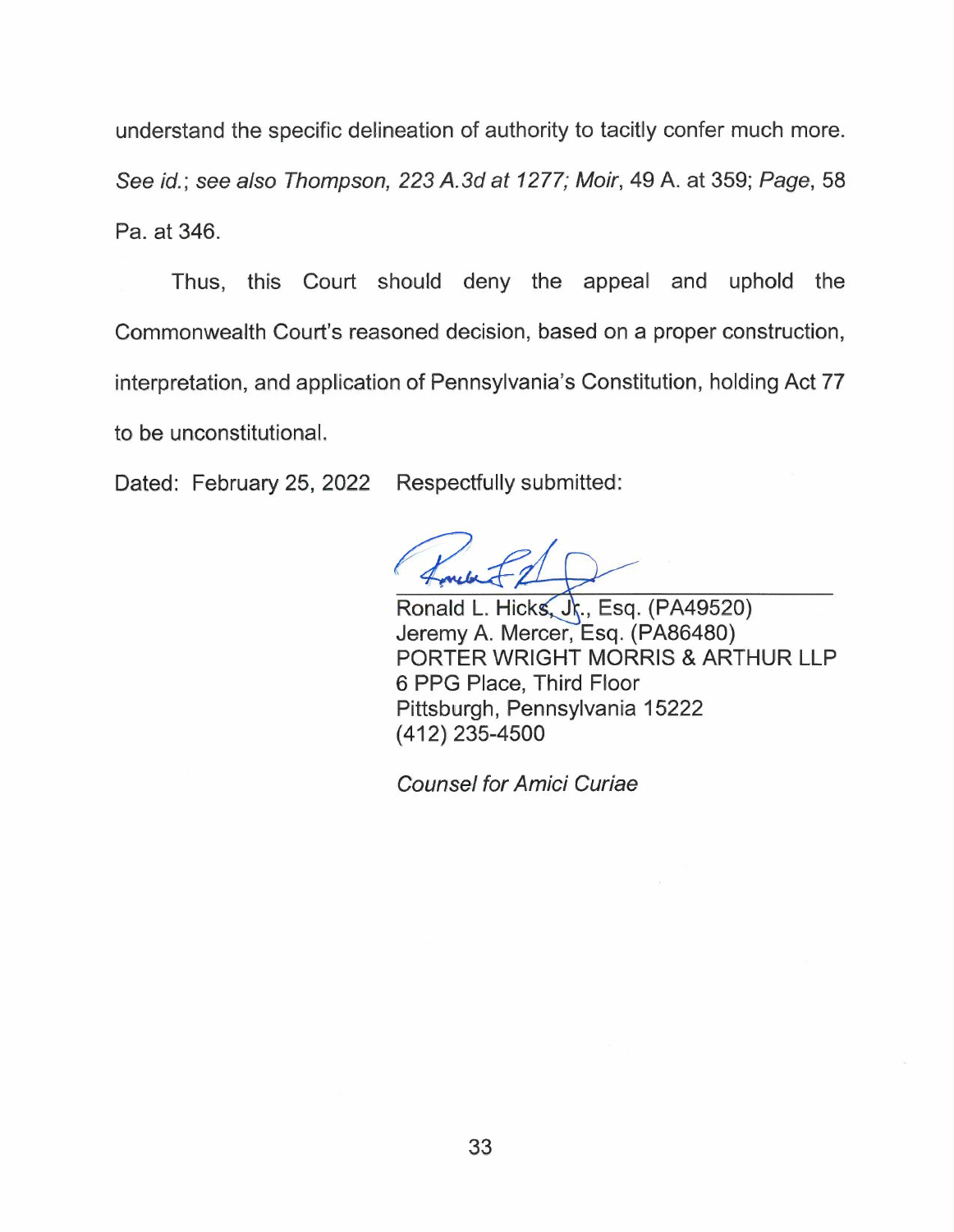### CERTIFICATE OF COMPLIANCE WITH WORD LIMIT

I, Ronald L. Hicks, Jr., hereby certify that this Brief of Amici Curiae Citizens United, Citizens United Foundation, and The Presidential Coalition, LLC in Support of All Appellees was prepared in wordprocessing program Microsoft Word (Microsoft Office Professional Plus 2016), and I further certify that, as counted by Microsoft Word (Microsoft Office Professional Plus 2016), this Brief of Amici Curiae Citizens United, Citizens United Foundation, and The Presidential Coalition, LLC in Support of All Appellees contains 6883 words, excluding the parts of the brief exempted by Pa. R.A.P. 2135(b).

Respectfully submitted:

Dated: February 25, 2022

Ronald L. Hicks, Jr., Esq. (PA49520) Jeremy A. Mercer, Esq. (PA86480) PORTER WRIGHT MORRIS & ARTHUR LLP 6 PPG Place, Third Floor Pittsburgh, Pennsylvania 15222 (412) 235-4500

Counsel for Amici Curiae